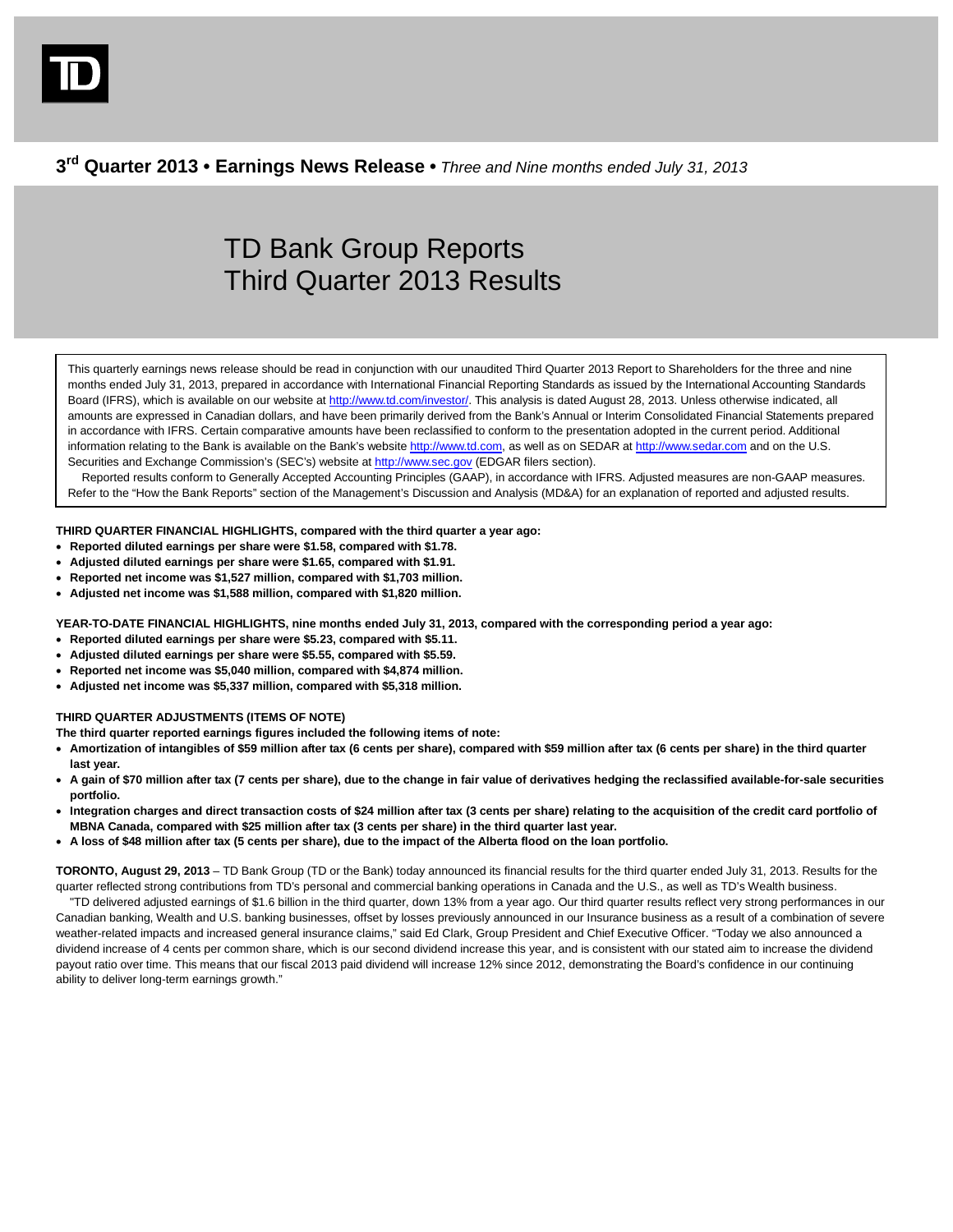# **Canadian Personal and Commercial Banking**

Canadian Personal and Commercial Banking posted reported net income of \$973 million in the third quarter. On an adjusted basis, net income was \$997 million, up 12% compared with the third quarter last year. These earnings reflect continued good loan and deposit volume growth, favourable credit performance and effective expense management.

"This was a very good quarter for our Canadian Personal and Commercial Banking businesses," said Tim Hockey, Group Head, Canadian Banking, Auto Finance, and Wealth Management. "We were recognized once again by J.D. Power and Associates, which gave us an eighth-straight win in customer satisfaction among the Big Five Canadian retail banks. Our continued focus on providing industry-leading customer service and convenience, as well as strategically investing in our business, will position us well for the future."

## **Wealth and Insurance**

Wealth and Insurance delivered net income of \$7 million for the quarter, compared to net income of \$360 million in the third quarter last year. Higher earnings from Wealth and TD Ameritrade were largely offset by losses in the Insurance business. On July 30, TD pre-announced a third quarter expected net loss in its Insurance business as a result of charges of approximately \$418 million after tax. TD Ameritrade contributed \$69 million in earnings to the segment, an increase of 23% compared to the third quarter last year.

TD's Wealth business had a strong third quarter, driven primarily by asset growth and higher trading volumes. Continued strong performance is expected for the remainder of the year, with an ongoing focus on providing exceptional client experiences and managing expenses prudently.

TD Insurance posted a third quarter loss of \$243 million after tax, the result of charges of approximately \$418 million after tax, from a combination of severe weather-related impacts and increased general insurance claims.

# **U.S. Personal and Commercial Banking**

U.S. Personal and Commercial Banking adjusted net income for the quarter was US\$432 million, an increase of 22% compared with the third quarter last year. Results were driven by strong loan and deposit volume growth, improvement in credit quality and higher gains on sales of securities and debt securities classified as loans, partially offset by lower margins.

"TD Bank, America's Most Convenient Bank, had a good third quarter," said Mike Pedersen, Group Head, U.S. Personal and Commercial Banking. "We are encouraged by the U.S. economic recovery, but the environment remains challenging. We will continue building on our brand promise of legendary customer service and convenience."

# **Wholesale Banking**

Wholesale Banking generated \$147 million in net income for the quarter, a decrease of 18% compared with the third quarter last year, driven by lower tradingrelated revenue, partially offset by lower non-interest expenses.

"While this quarter's Wholesale results were below expectations, our business fundamentals remain strong," said Bob Dorrance, Group Head, Wholesale Banking. "Despite uncertainty about the economic environment, we remain confident about the success of our diversified, client-focused franchise businesses."

## **Capital**

TD's Common Equity Tier 1 ratio on a Basel III fully phased-in basis was 8.9%, up from 8.8% last quarter.

#### **Conclusion**

"Our results this quarter demonstrate the strength of our diversified business model, as evidenced by very strong results in a number of businesses, the dividend increase announced today, and our higher capital ratio," said Clark. "For the remainder of the year, we will continue to manage expense growth while strategically investing in our businesses. I'm confident we have the right strategy, brand and team to deliver on our vision to be The Better Bank."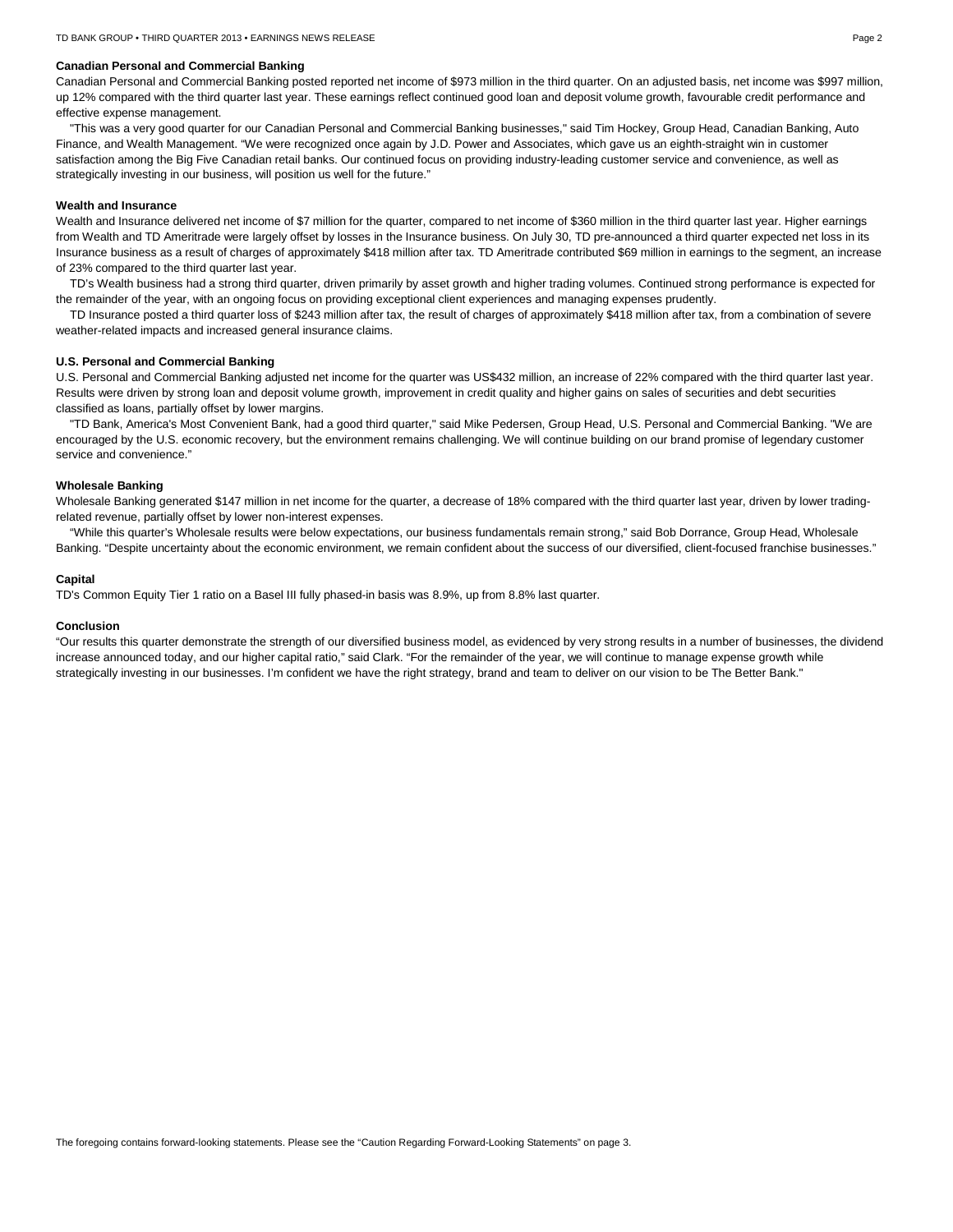#### *Caution Regarding Forward-Looking Statements*

From time to time, the Bank makes written and/or oral forward-looking statements, including in this document, in other filings with Canadian regulators or the U.S. Securities and Exchange Commission, and in other communications. In addition, representatives of the Bank may make forward-looking statements orally to analysts, investors, the media and others. All such statements are made pursuant to the "safe harbour" provisions of, and are intended to be forward-looking statements under, applicable Canadian and U.S. securities legislation, including the U.S. Private Securities Litigation Reform Act of 1995. Forward-looking statements include, but are not limited to, statements made in this document, the Management's Discussion and Analysis in the Bank's 2012 Annual Report ("2012 MD&A") under the headings "Economic Summary and Outlook", for each business segment "Business Outlook and Focus for 2013" and in other statements regarding the Bank's objectives and priorities for 2013 and beyond and strategies to achieve them, and the Bank's anticipated financial performance. Forward-looking statements are typically identified by words such as "will", "should", "believe", "expect", "anticipate", "intend", "estimate", "plan", "may", and "could".

By their very nature, these forward-looking statements require the Bank to make assumptions and are subject to inherent risks and uncertainties, general and specific. Especially in light of the uncertainty related to the physical, financial, economic, political, and regulatory environments, such risks and uncertainties many of which are beyond the Bank's control and the effects of which can be difficult to predict – may cause actual results to differ materially from the expectations expressed in the forward-looking statements. Risk factors that could cause such differences include: credit, market (including equity, commodity, foreign exchange, and interest rate), liquidity, operational (including technology), reputational, insurance, strategic, regulatory, legal, environmental, capital adequacy, and other risks. Examples of such risk factors include the impact of recent U.S. legislative developments, as discussed under "Significant Events in 2012" in the "Financial Results Overview" section of the 2012 MD&A; changes to and new interpretations of capital and liquidity guidelines and reporting instructions; changes to the Bank's credit ratings; changes in interest rates; increased funding costs for credit due to market illiquidity and competition for funding; the occurrence of natural and unnatural catastrophic events and claims resulting from such events; the failure of third parties to comply with their obligations to the Bank or its affiliates relating to the care and control of information; disruptions in or attacks (including cyber attacks) on the Bank's information technology, internet, network access or other voice or data communications systems or services; and the overall difficult litigation environment, including in the United States. We caution that the preceding list is not exhaustive of all possible risk factors and other factors could also adversely affect the Bank's results. For more detailed information, please see the "Risk Factors and Management" section of the 2012 MD&A, as may be updated in subsequently filed quarterly reports to shareholders and news releases (as applicable) related to the transactions discussed under the heading "Significant Events" in the relevant MD&A, which applicable releases may be found on www.td.com. All such factors should be considered carefully, as well as other uncertainties and potential events, and the inherent uncertainty of forward-looking statements, when making decisions with respect to the Bank and we caution readers not to place undue reliance on the Bank's forward-looking statements.

Material economic assumptions underlying the forward-looking statements contained in this document are set out in the 2012 MD&A under the headings "Economic Summary and Outlook", and for each business segment, "Business Outlook and Focus for 2013", each as updated in subsequently filed quarterly reports to shareholders.

Any forward-looking statements contained in this document represent the views of management only as of the date hereof and are presented for the purpose of assisting the Bank's shareholders and analysts in understanding the Bank's financial position, objectives and priorities and anticipated financial performance as at and for the periods ended on the dates presented, and may not be appropriate for other purposes. The Bank does not undertake to update any forwardlooking statements, whether written or oral, that may be made from time to time by or on its behalf, except as required under applicable securities legislation.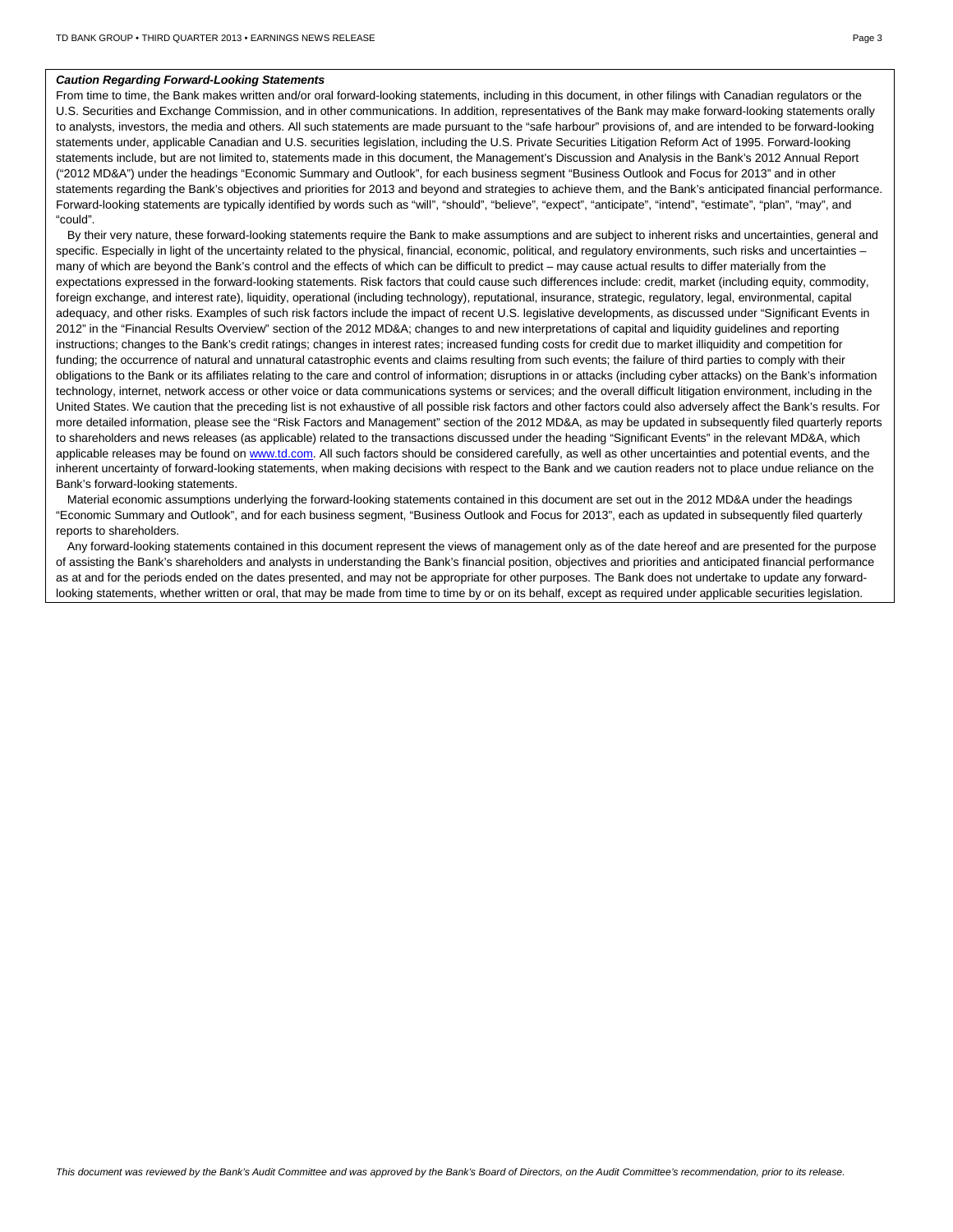| <b>TABLE 1: FINANCIAL HIGHLIGHTS</b>                              |               |               |          |      |                            |      |         |               |                           |  |
|-------------------------------------------------------------------|---------------|---------------|----------|------|----------------------------|------|---------|---------------|---------------------------|--|
| (millions of Canadian dollars, except as noted)                   |               |               |          |      | For the three months ended |      |         |               | For the nine months ended |  |
|                                                                   | $July$ 31     |               | April 30 |      | July 31                    |      | July 31 |               | July 31                   |  |
|                                                                   | 2013          |               | 2013     |      | 2012                       |      | 2013    |               | 2012                      |  |
| <b>Results of operations</b>                                      |               |               |          |      |                            |      |         |               |                           |  |
| Total revenue                                                     | \$<br>5,945   | \$            | 6,000    | \$   | 5,841                      | \$   | 17,916  | \$            | 17,233                    |  |
| Provision for credit losses                                       | 477           |               | 417      |      | 438                        |      | 1,279   |               | 1,230                     |  |
| Non-interest expenses                                             | 3,764         |               | 3,626    |      | 3,471                      |      | 10,885  |               | 10,392                    |  |
| Net income - reported                                             | 1,527         |               | 1,723    |      | 1,703                      |      | 5,040   |               | 4,874                     |  |
| Net income $-$ adjusted <sup>1</sup>                              | 1,588         |               | 1,833    |      | 1,820                      |      | 5,337   |               | 5,318                     |  |
| Economic profit <sup>2</sup>                                      | 473           |               | 756      |      | 787                        |      | 2,062   |               | 2,330                     |  |
| Return on common equity - reported                                | 12.5          | %             | 14.8     | %    | 15.3 %                     |      | 14.2 %  |               | 15.1 %                    |  |
| Return on common equity – adjusted <sup>2</sup>                   | 13.0          | %             | 15.8 %   |      | 16.4                       | %    | 15.1    | %             | 16.6 %                    |  |
| <b>Financial position</b>                                         |               |               |          |      |                            |      |         |               |                           |  |
| <b>Total assets</b>                                               | \$<br>835,101 | \$            | 826,407  | \$   | 806,283                    | \$   | 835,101 | \$            | 806,283                   |  |
| <b>Total equity</b>                                               | 50,918        |               | 51,159   |      | 48,067                     |      | 50,918  |               | 48,067                    |  |
| Total risk-weighted assets <sup>3</sup>                           | 283,521       |               | 281,790  |      | 246,401                    |      | 283,521 |               | 246,401                   |  |
| <b>Financial ratios</b>                                           |               |               |          |      |                            |      |         |               |                           |  |
| Efficiency ratio - reported                                       | 63.3          | $\%$          | 60.5 %   |      | 59.4                       | $\%$ | 60.8    | $\frac{0}{0}$ | 60.3 %                    |  |
| Efficiency ratio – adjusted <sup>1</sup>                          | 62.5          | $\frac{9}{6}$ | 58.4     | $\%$ | 55.4 %                     |      | 58.8    | %             | 55.8 %                    |  |
| Common Equity Tier 1 capital to risk weighted assets <sup>4</sup> | 8.9           | %             | 8.8 %    |      | n/a                        |      | 8.9     | %             | n/a                       |  |
| Tier 1 capital to risk weighted assets <sup>3</sup>               | 11.0          | %             | 10.8 %   |      | 12.2 %                     |      | 11.0    | %             | 12.2 %                    |  |
| Provision for credit losses as a % of net average loans           |               |               |          |      |                            |      |         |               |                           |  |
| and acceptances <sup>5</sup>                                      | 0.43%         |               | 0.39 %   |      | 0.42%                      |      | 0.39 %  |               | 0.39 %                    |  |
| Common share information - reported (dollars)                     |               |               |          |      |                            |      |         |               |                           |  |
| Per share earnings                                                |               |               |          |      |                            |      |         |               |                           |  |
| <b>Basic</b>                                                      | \$<br>1.59    | \$            | 1.79     | \$   | 1.79                       | \$   | 5.25    | \$            | 5.14                      |  |
| <b>Diluted</b>                                                    | 1.58          |               | 1.78     |      | 1.78                       |      | 5.23    |               | 5.11                      |  |
| Dividends per share                                               | 0.81          |               | 0.81     |      | 0.72                       |      | 2.39    |               | 2.12                      |  |
| Book value per share                                              | 50.04         |               | 50.18    |      | 47.37                      |      | 50.04   |               | 47.37                     |  |
| Closing share price                                               | 86.56         |               | 82.59    |      | 78.92                      |      | 86.56   |               | 78.92                     |  |
| Shares outstanding (millions)                                     |               |               |          |      |                            |      |         |               |                           |  |
| Average basic                                                     | 921.4         |               | 920.9    |      | 908.7                      |      | 919.7   |               | 904.6                     |  |
| Average diluted                                                   | 924.1         |               | 923.7    |      | 916.0                      |      | 923.5   |               | 913.0                     |  |
| End of period                                                     | 919.8         |               | 922.1    |      | 911.7                      |      | 919.8   |               | 911.7                     |  |
| Market capitalization (billions of Canadian dollars)              | \$<br>79.6    | \$            | 76.2     | \$   | 71.9                       | \$   | 79.6    | \$            | 71.9                      |  |
| Dividend yield                                                    | 3.7           | $\frac{9}{6}$ | 3.7      | $\%$ | 3.5%                       |      | 3.8     | $\frac{0}{0}$ | 3.6 %                     |  |
| Dividend payout ratio                                             | 51.0          | %             | 45.3 %   |      | 40.2 %                     |      | 45.5    | %             | 41.3 %                    |  |
| Price-earnings ratio                                              | 12.6          |               | 11.7     |      | 11.6                       |      | 12.6    |               | 11.6                      |  |
| Common share information - adjusted (dollars) <sup>1</sup>        |               |               |          |      |                            |      |         |               |                           |  |
| Per share earnings                                                |               |               |          |      |                            |      |         |               |                           |  |
| Basic                                                             | \$<br>1.65    | \$            | 1.91     | \$   | 1.92                       | \$   | 5.57    | \$            | 5.63                      |  |
| <b>Diluted</b>                                                    | 1.65          |               | 1.90     |      | 1.91                       |      | 5.55    |               | 5.59                      |  |
| Dividend payout ratio                                             | 49.0 %        |               | 42.4     | $\%$ | 37.5 %                     |      | 42.9    | %             | 37.7 %                    |  |
| Price-earnings ratio                                              | 11.7          |               | 10.8     |      | 10.8                       |      | 11.7    |               | 10.8                      |  |

<sup>1</sup> Adjusted measures are non-GAAP measures. Refer to the "How the Bank Reports" section for an explanation of reported and adjusted results.

<sup>2</sup> Economic profit and adjusted return on common equity are non-GAAP financial measures. Refer to the "Economic Profit and Return on Common Equity" section for an explanation.<br><sup>3</sup> Effective the first quarter of 2013, amou quarter of 2013, amounts were calculated in accordance with the Basel II regulatory framework.

<sup>4</sup> Effective the first quarter of 2013, the Bank implemented the Basel III regulatory framework. As a result, the Bank began reporting the Common Equity Tier 1 capital measure in accordance with the "all-in" methodology.

<sup>5</sup> Excludes acquired credit-impaired loans and debt securities classified as loans. For additional information on acquired credit-impaired loans, see the "Credit Portfolio Quality" section of this document and Note 5 to the Interim Consolidated Financial Statements. For additional information on debt securities classified as Ioans, see the "Exposure to Non-Agency<br>Collateralized Mortgage Obligations" discussion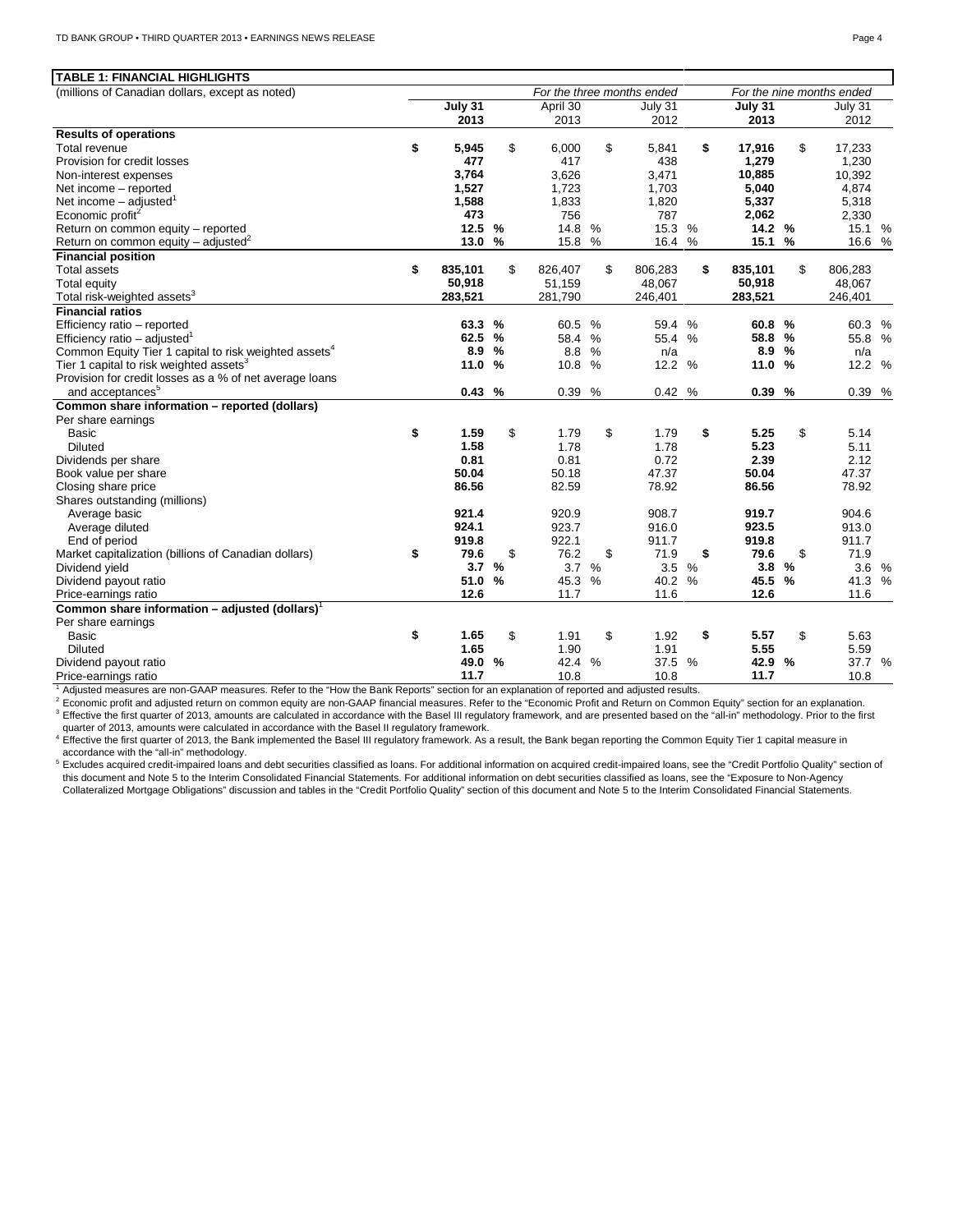# **HOW WE PERFORMED**

# **How the Bank Reports**

The Bank prepares its Interim Consolidated Financial Statements in accordance with IFRS and refers to results prepared in accordance with IFRS as "reported" results. The Bank also utilizes non-GAAP financial measures to arrive at "adjusted" results to assess each of its businesses and to measure the overall Bank performance. To arrive at adjusted results, the Bank removes "items of note", net of income taxes, from reported results. The items of note relate to items which management does not believe are indicative of underlying business performance. The Bank believes that adjusted results provide the reader with a better understanding of how management views the Bank's performance. The items of note are listed in the table on the following page. As explained, adjusted results are different from reported results determined in accordance with IFRS. Adjusted results, items of note, and related terms used in this document are not defined terms under IFRS and, therefore, may not be comparable to similar terms used by other issuers.

| TABLE 2: OPERATING RESULTS – REPORTED                                   |    |            |      |                            |            |                           |     |         |  |
|-------------------------------------------------------------------------|----|------------|------|----------------------------|------------|---------------------------|-----|---------|--|
| (millions of Canadian dollars)                                          |    |            |      | For the three months ended |            | For the nine months ended |     |         |  |
|                                                                         |    | July 31    |      | April 30                   | July 31    | July 31                   |     | July 31 |  |
|                                                                         |    | 2013       |      | 2013                       | 2012       | 2013                      |     | 2012    |  |
| Net interest income                                                     |    | 4,146      | - \$ | $3,902$ \$                 | $3,817$ \$ | 11,894                    | -\$ | 11,184  |  |
| Non-interest income                                                     |    | 1,799      |      | 2,098                      | 2,024      | 6,022                     |     | 6,049   |  |
| Total revenue                                                           |    | 5,945      |      | 6.000                      | 5.841      | 17,916                    |     | 17,233  |  |
| Provision for credit losses                                             |    | 477        |      | 417                        | 438        | 1,279                     |     | 1,230   |  |
| Non-interest expenses                                                   |    | 3,764      |      | 3,626                      | 3,471      | 10,885                    |     | 10,392  |  |
| Income before income taxes and equity in net income of an               |    |            |      |                            |            |                           |     |         |  |
| investment in associate                                                 |    | 1,704      |      | 1.957                      | 1,932      | 5,752                     |     | 5,611   |  |
| Provision for income taxes                                              |    | 252        |      | 291                        | 291        | 903                       |     | 914     |  |
| Equity in net income of an investment in associate, net of income taxes |    | 75         |      | 57                         | 62         | 191                       |     | 177     |  |
| Net income - reported                                                   |    | 1,527      |      | 1.723                      | 1.703      | 5,040                     |     | 4,874   |  |
| Preferred dividends                                                     |    | 38         |      | 49                         | 49         | 136                       |     | 147     |  |
| Net income available to common shareholders and                         |    |            |      |                            |            |                           |     |         |  |
| non-controlling interests in subsidiaries                               | æ. | $1,489$ \$ |      | $1,674$ \$                 | $1,654$ \$ | 4,904 \$                  |     | 4,727   |  |
| Attributable to:                                                        |    |            |      |                            |            |                           |     |         |  |
| Non-controlling interests                                               |    | 26         | \$   | 26 \$                      | $26$ \$    | 78                        | \$  | 78      |  |
| <b>Common shareholders</b>                                              |    | 1,463      | - \$ | 1,648 \$                   | 1,628      | 4,826                     |     | 4,649   |  |
|                                                                         |    |            |      |                            |            |                           |     |         |  |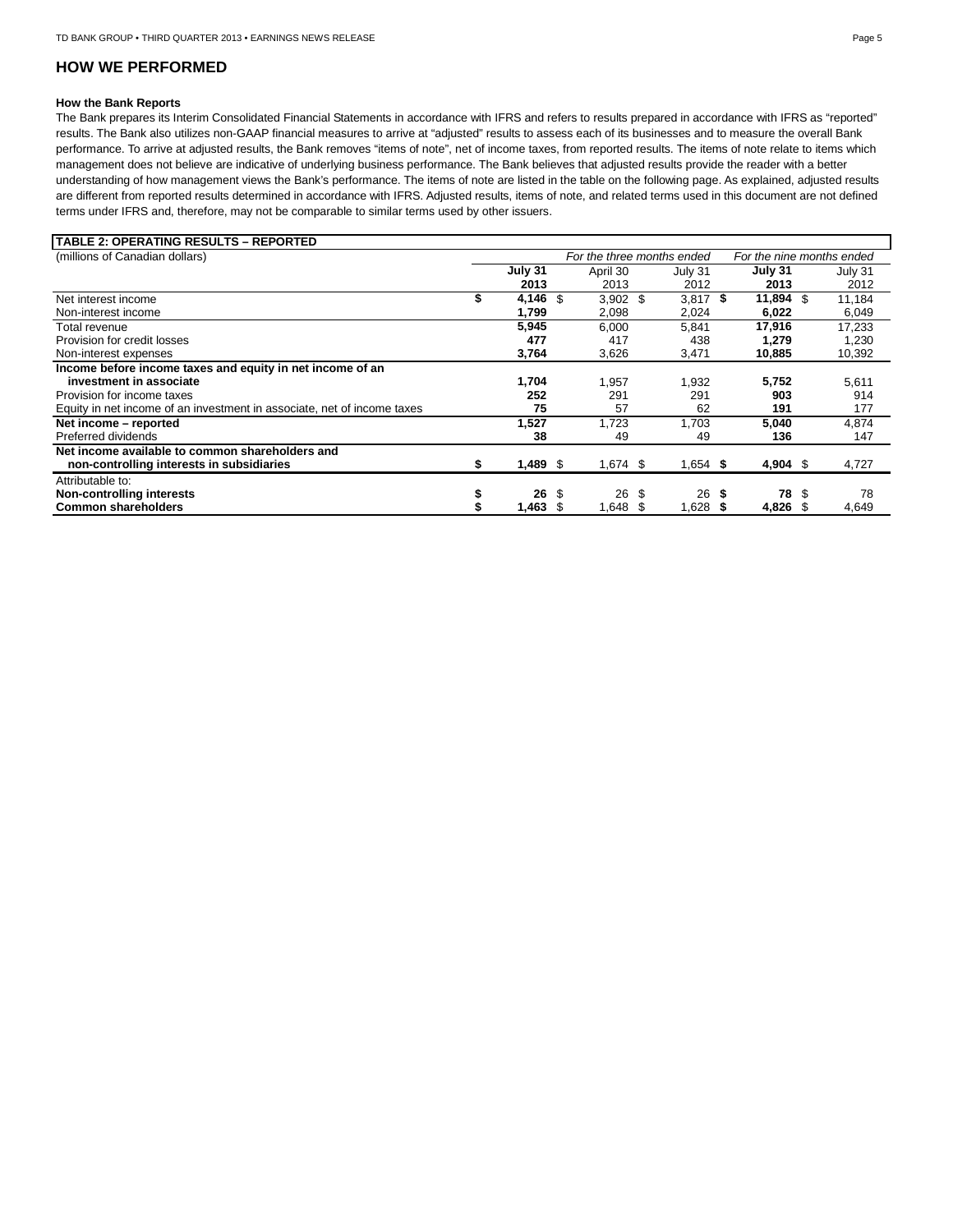The following table provides a reconciliation between the Bank's adjusted and reported results.

|  | TABLE 3: NON-GAAP FINANCIAL MEASURES – RECONCILIATION OF ADJUSTED TO REPORTED NET INCOME |
|--|------------------------------------------------------------------------------------------|
|--|------------------------------------------------------------------------------------------|

| (millions of Canadian dollars)                                                        |         |            |          |            | For the three months ended |                          | For the nine months ended |         |
|---------------------------------------------------------------------------------------|---------|------------|----------|------------|----------------------------|--------------------------|---------------------------|---------|
|                                                                                       | July 31 |            | April 30 |            | July 31                    |                          | July 31                   | July 31 |
|                                                                                       |         | 2013       | 2013     |            |                            | 2012                     | 2013                      | 2012    |
| Operating results - adjusted                                                          |         |            |          |            |                            |                          |                           |         |
| Net interest income <sup>1</sup>                                                      | \$      | 4,146 \$   |          | $3,902$ \$ |                            | $3,817$ \$               | $11,894$ \$               | 11,220  |
| Non-interest income <sup>2</sup>                                                      |         | 1.717      | 2,123    |            | 2,021                      |                          | 5,934                     | 6,107   |
| Total revenue                                                                         |         | 5,863      | 6,025    |            | 5,838                      |                          | 17,828                    | 17,327  |
| Provision for credit losses <sup>3</sup>                                              |         | 412        |          | 417        |                            | 479                      | 1,214                     | 1,392   |
| Non-interest expenses <sup>4</sup>                                                    |         | 3,662      | 3,518    |            | 3,232                      |                          | 10,480                    | 9,669   |
| Income before income taxes and equity in net income of an                             |         |            |          |            |                            |                          |                           |         |
| investment in associate                                                               |         | 1,789      | 2,090    |            | 2,127                      |                          | 6,134                     | 6,266   |
| Provision for income taxes <sup>5</sup>                                               |         | 290        |          | 328        |                            | 382                      | 1,029                     | 1,168   |
| Equity in net income of an investment in associate, net of income taxes <sup>6</sup>  |         | 89         |          | 71         |                            | 75                       | 232                       | 220     |
| Net income - adjusted                                                                 |         | 1,588      | 1,833    |            | 1,820                      |                          | 5,337                     | 5,318   |
| Preferred dividends                                                                   |         | 38         |          | 49         |                            | 49                       | 136                       | 147     |
| Net income available to common shareholders and                                       |         |            |          |            |                            |                          |                           |         |
| non-controlling interests in subsidiaries - adjusted                                  |         | 1,550      | 1.784    |            | 1,771                      |                          | 5,201                     | 5,171   |
| Attributable to:                                                                      |         |            |          |            |                            |                          |                           |         |
| Non-controlling interests in subsidiaries, net of income taxes                        |         | 26         |          | 26         |                            | 26                       | 78                        | 78      |
| Net income available to common shareholders - adjusted                                |         | 1.524      | 1,758    |            | 1.745                      |                          | 5,123                     | 5,093   |
| Adjustments for items of note, net of income taxes                                    |         |            |          |            |                            |                          |                           |         |
| Amortization of intangibles <sup>'</sup>                                              |         | (59)       |          | (58)       |                            | (59)                     | (173)                     | (178)   |
| Fair value of derivatives hedging the reclassified available-for-sale securities      |         |            |          |            |                            |                          |                           |         |
| portfolio <sup>8</sup>                                                                |         | 70         |          | (22)       |                            |                          | 72                        | (54)    |
| Integration charges and direct transaction costs relating to U.S. Personal and        |         |            |          |            |                            |                          |                           |         |
| Commercial Banking acquisitions <sup>9</sup>                                          |         |            |          |            |                            |                          |                           | (9)     |
| Fair value of credit default swaps hedging the corporate loan book, net of            |         |            |          |            |                            |                          |                           |         |
| provision for credit losses <sup>10</sup>                                             |         |            |          |            |                            | 2                        |                           |         |
| Integration charges, direct transaction costs, and changes in fair value of           |         |            |          |            |                            |                          |                           |         |
| contingent consideration relating to the Chrysler Financial acquisition <sup>11</sup> |         |            |          |            |                            | (6)                      |                           | (14)    |
| Integration charges and direct transaction costs relating to the acquisition          |         |            |          |            |                            |                          |                           |         |
| of the credit card portfolio of MBNA Canada <sup>12</sup>                             |         | (24)       |          | (30)       |                            | (25)                     | (78)                      | (79)    |
| Litigation reserve <sup>13</sup>                                                      |         |            |          |            |                            | (77)                     | (70)                      | (248)   |
| Reduction of allowance for incurred but not identified credit losses <sup>14</sup>    |         |            |          |            |                            | 30                       |                           | 120     |
| Positive impact due to changes in statutory income tax rates <sup>15</sup>            |         |            |          |            |                            | 18                       |                           | 18      |
| Impact of Alberta flood on the loan portfolio <sup>16</sup>                           |         | (48)       |          |            |                            | $\overline{\phantom{0}}$ | (48)                      |         |
| Total adjustments for items of note                                                   |         | (61)       |          | (110)      |                            | (117)                    | (297)                     | (444)   |
| Net income available to common shareholders - reported                                | \$      | $1,463$ \$ |          | 1.648 \$   |                            | $1.628$ \$               | 4,826 \$                  | 4.649   |

Adjusted net interest income excludes the following items of note: *second quarter 2012 –* \$22 million (\$17 million after tax) of certain charges against revenue related to promotionalrate card origination activities, as explained in footnote 12; *first quarter 2012* – \$14 million (\$10 million after tax) of certain charges against revenue related to promotional-rate card origination activities.

<sup>2</sup> Adjusted non-interest income excludes the following items of note: *third quarter 2013* – \$82 million gain due to change in fair value of derivatives hedging the reclassified available-forsale (AFS) securities portfolio, as explained in footnote 8; *second quarter 2013* – \$25 million loss due to change in fair value of derivatives hedging the AFS securities portfolio; *first quarter 2013* – \$31 million gain due to change in fair value of derivatives hedging the reclassified AFS securities portfolio; *third quarter 2012 –* \$3 million gain due to change in fair value of credit default swaps (CDS) hedging the corporate loan book, as explained in footnote 10, \$2 million gain due to change in fair value of derivatives hedging the reclassified AFS securities portfolio; \$2 million loss due to change in fair value of contingent consideration relating to Chrysler Financial, as explained in footnote 11; *second quarter 2012 –* \$2 million loss due to change in fair value of CDS hedging the corporate loan book; \$5 million loss due to change in fair value of derivatives hedging the reclassified AFS securities portfolio; first quarter 2012 - \$2 million loss due to change in fair value of CDS hedging the corporate loan book; \$53 million loss due to change in fair value of derivatives hedging the reclassified AFS securities portfolio; \$1 million gain due to change in fair value of contingent consideration relating to Chrysler Financial.

<sup>3</sup> Adjusted provision for credit losses (PCL) excludes the following items of note: *third quarter 2013* – \$65 million due to the impact of the Alberta flood on the loan portfolio, as explained in footnote 16; *third quarter 2012* – \$41 million in reduction of allowance for incurred but not identified credit losses in Canadian Personal and Commercial Banking and Wholesale Banking, as explained in footnote 14; *second quarter 2012* - \$80 million in reduction of allowance for incurred but not identified credit losses in Canadian Personal and Commercial Banking and Wholesale Banking; *first quarter 2012* – \$41 million in reduction of allowance for incurred but not identified credit losses in Canadian Personal and Commercial Banking and Wholesale Banking.

<sup>4</sup> Adjusted non-interest expenses excludes the following items of note: *third quarter 2013* – \$69 million amortization of intangibles, as explained in footnote 7; \$33 million of integration charges and direct transaction costs relating to the acquisition of the credit card portfolio of MBNA Canada, as explained in footnote 12; *second quarter 2013* – \$67 million amortization of intangibles; \$41 million of integration charges and direct transaction costs relating to the acquisition of the credit card portfolio of MBNA Canada; *first quarter 2013* – \$66 million amortization of intangibles; \$32 million of integration charges and direct transaction costs relating to the acquisition of the credit card portfolio of MBNA Canada; \$97 million of charges related to a litigation reserve, as explained in footnote 13; *third quarter 2012* – \$69 million amortization of intangibles; \$7 million of integration charges and direct transaction costs relating to the Chrysler Financial acquisition, as explained in footnote 11; \$35 million of integration charges and direct transaction costs relating to the acquisition of the credit card portfolio of MBNA Canada; \$128 million of charges related to a litigation reserve; *second quarter 2012* - \$69 million amortization of intangibles; \$6 million of integration charges and direct transaction costs relating to the Chrysler Financial acquisition; \$18 million of integration charges and direct transaction costs relating to the acquisition of the credit card portfolio of MBNA Canada; *first quarter 2012* – \$70 million amortization of intangibles; \$11 million of integration charges related to U.S. Personal and Commercial Banking acquisitions, as explained in footnote 9; \$7 million of integration charges and direct transaction costs relating to the Chrysler Financial acquisition; \$18 million of integration charges and direct transaction costs relating to the acquisition of the credit card portfolio of MBNA Canada; \$285 million of charges related to a litigation reserve.

<sup>5</sup> For a reconciliation between reported and adjusted provision for income taxes, see the "Non-GAAP Financial Measures – Reconciliation of Reported to Adjusted Provision for Income Taxes" table in the "Income Taxes" section of this document.

<sup>6</sup> Adjusted equity in net income of an investment in associate excludes the following items of note: *third quarter* 2013 - \$14 million amortization of intangibles, as explained in footnote 7; *second quarter 2013 –* \$14 million amortization of intangibles; *first quarter 2013 –* \$13 million amortization of intangibles; *third quarter 2012* – \$13 million amortization of intangibles; *second quarter 2012* – \$15 million amortization of intangibles; *first quarter 2012* – \$15 million amortization of intangibles.

- 7 Amortization of intangibles primarily relates to the TD Banknorth acquisition in 2005 and its privatization in 2007, the acquisitions by TD Banknorth of Hudson United Bancorp in 2006 and Interchange Financial Services in 2007, the Commerce acquisition in 2008, the amortization of intangibles included in equity in net income of TD Ameritrade, the acquisition of the credit card portfolio of MBNA Canada in 2012, the acquisition of Target's U.S. credit card portfolio in 2013, and the Epoch acquisition in 2013. Amortization of software is recorded in amortization of other intangibles; however, amortization of software is not included for purposes of items of note, which only includes amortization of other intangibles acquired as a result of asset acquisitions and business combinations.
- During 2008, as a result of deterioration in markets and severe dislocation in the credit market, the Bank changed its trading strategy with respect to certain trading debt securities. Since the Bank no longer intended to actively trade in these debt securities, the Bank reclassified these debt securities from trading to the AFS category effective August 1, 2008. As part of the Bank's trading strategy, these debt securities are economically hedged, primarily with CDS and interest rate swap contracts. This includes foreign exchange translation exposure related to the debt securities portfolio and the derivatives hedging it. These derivatives are not eligible for reclassification and are recorded on a fair value basis with changes in fair value recorded in the period's earnings. Management believes that this asymmetry in the accounting treatment between derivatives and the reclassified debt securities results in volatility in earnings from period to period that is not indicative of the economics of the underlying business performance in Wholesale Banking. The Bank may from time to time replace securities within the portfolio to best utilize the initial, matched fixed term funding. As a result, the derivatives are accounted for on an accrual basis in Wholesale Banking and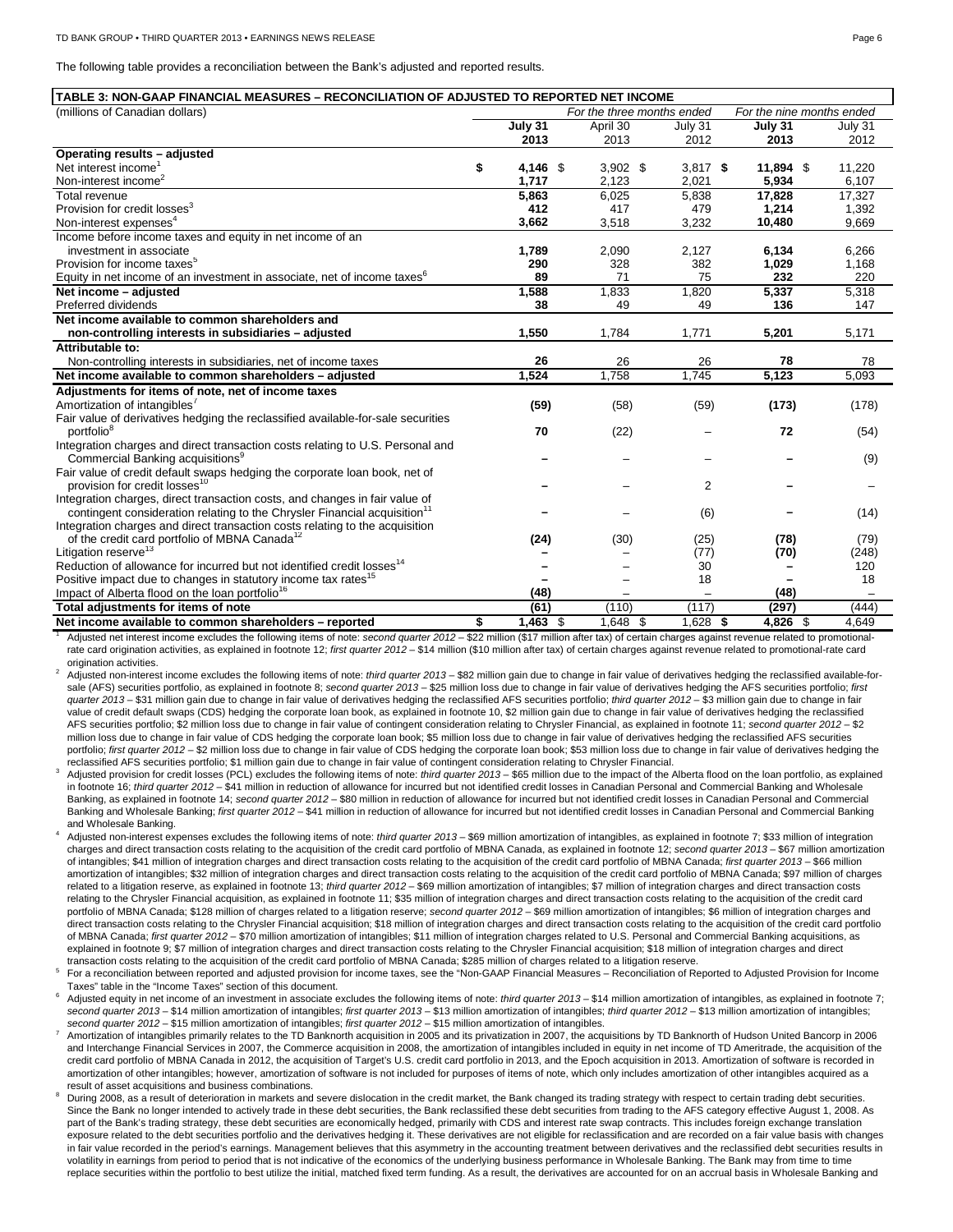#### TD BANK GROUP • THIRD QUARTER 2013 • EARNINGS NEWS RELEASE PAGE 7 ACCORD AND RAILY ASSESSED FOR A RAILY PAGE 7

the gains and losses related to the derivatives in excess of the accrued amounts are reported in the Corporate segment. Adjusted results of the Bank exclude the gains and losses of the derivatives in excess of the accrued amount.

- As a result of U.S. Personal and Commercial Banking acquisitions, the Bank incurred integration charges and direct transaction costs. Integration charges consist of costs related to information technology, employee retention, external professional consulting charges, marketing (including customer communication and rebranding), integration-related travel costs, employee severance costs, the costs of amending certain executive employment and award agreements, contract termination fees and the write-down of long-lived assets due to impairment. Direct transaction costs are expenses directly incurred in effecting a business combination and consist primarily of finders' fees, advisory fees, and legal fees. The first quarter of 2012 was the last quarter U.S. Personal and Commercial Banking included any further integration charges or direct transaction costs as an item of note
- $^{10}$  The Bank purchases CDS to hedge the credit risk in Wholesale Banking's corporate lending portfolio. These CDS do not qualify for hedge accounting treatment and are measured at  $^{10}$  The Bank purchases CDS do not q fair value with changes in fair value recognized in current period's earnings. The related loans are accounted for at amortized cost. Management believes that this asymmetry in the accounting treatment between CDS and loans would result in periodic profit and loss volatility which is not indicative of the economics of the corporate loan portfolio or the underlying business performance in Wholesale Banking. As a result, the CDS are accounted for on an accrual basis in Wholesale Banking and the gains and losses on the CDS, in excess of the accrued cost, are reported in the Corporate segment. Adjusted earnings exclude the gains and losses on the CDS in excess of the accrued cost. When a credit event occurs in the corporate loan book that has an associated CDS
- <sup>11</sup> As a result of the Chrysler Financial acquisition in Canada and the U.S., the Bank incurred integration charges and direct transaction costs. As well, the Bank experienced volatility in earnings as a result of changes in fair value of contingent consideration. Integration charges consist of costs related to information technology, employee retention, external professional consulting charges, marketing (including customer communication and rebranding), integration-related travel costs, employee severance costs, the costs of amending certain executive employment and award agreements, contract termination fees, and the write-down of long-lived assets due to impairment. Direct transaction costs are expenses directly incurred in effecting a business combination and consist primarily of finders' fees, advisory fees, and legal fees. Contingent consideration is defined as part of the purchase agreement, whereby the Bank is required to pay additional cash consideration in the event that amounts realized on certain assets exceed a pre-established threshold. Contingent consideration is recorded at fair value on the date of acquisition. Changes in fair value subsequent to acquisition are recorded in the Consolidated Statement of Income. Adjusted earnings exclude the gains and losses on contingent consideration in excess of the acquisition date fair value. While integration charges and direct transaction costs related to this acquisition were incurred for both Canada and the U.S., the majority of these charges relate to integration initiatives undertaken for U.S. Personal and Commercial Banking. The fourth quarter of 2012 was the last quarter U.S. Personal and Commercial Banking included any further Chrysler Financial-related integration charges or direct transaction costs as an item of note.
- $12$  As a result of the acquisition of the credit card portfolio of MBNA Canada, as well as certain other assets and liabilities, the Bank incurred integration charges and direct transaction costs. Integration charges consist of costs related to information technology, employee retention, external professional consulting charges, marketing (including customer communication, rebranding and certain charges against revenue related to promotional-rate card origination activities), integration-related travel costs, employee severance costs, the cost of amending certain executive employment and award agreements, contract termination fees, and the write-down of long-lived assets due to impairment. Direct transaction costs are expenses directly incurred in effecting the business combination and consist primarily of finders' fees, advisory fees and legal fees. Integration charges and direct transaction costs related to this acquisition are incurred by Canadian Personal and Commercial Banking. The integration charges to date are higher than what was anticipated when the transaction was
- announced. The elevated spending is primarily due to additional costs incurred (other than the amounts capitalized) to build out technology platforms for the business. <sup>13</sup> The Bank took prudent steps to determine in accordance with applicable accounting standards that litigation provisions were required in the following relevant periods. In the first quarter of 2012, the Bank determined that the litigation provision of \$285 million (\$171 million after tax) was required as a result of certain adverse judgments in the U.S. during the quarter as well as settlements reached following the quarter. Based on the continued evaluation of this portfolio of cases, the Bank determined in accordance with applicable accounting standards that an increase to this litigation reserve of \$128 million (\$77 million after tax) was required in the third quarter of 2012. In the first quarter of 2013, the Bank further reassessed its litigation provisions and determined that an additional increase in the litigation provision of \$97 million (\$70 million after tax) was required as a result of recent developments and settlements reached in the U.S., having considered these factors as well as other related or analogous litigation cases.
- <sup>14</sup> Excluding the impact related to the credit card portfolio of MBNA Canada and other consumer loan portfolios (which is recorded in Canadian Personal and Commercial Banking), "Reduction of allowance for incurred but not identified credit losses", formerly known as "General allowance increase (release) in Canadian Personal and Commercial Banking and Wholesale Banking" was \$41 million (\$30 million after tax) in the third quarter 2012, \$80 million (\$59 million after tax) in the second quarter 2012 and \$41 million (\$31 million after tax) in the first quarter 2012, all of which was attributable to the Wholesale Banking and non-MBNA related Canadian Personal and Commercial Banking loan portfolios. Beginning in 2013, the change in the "allowance for incurred but not identified credit losses" in the normal course of business will be included in Corporate segment net income and will no longer be recorded as an item of note.
- <sup>15</sup> This represents the impact of changes in the income tax statutory rate on net deferred income tax balances.
- <sup>16</sup> On July 30, 2013, the Bank announced it estimated a provision of no more than \$125 million before taxes of residential loan losses as a result of the southern Alberta flooding. Upon further review, the Bank has been able to further refine initial assumptions and as a result, the Bank has estimated a provision of \$65 million (\$48 million after tax).

| TABLE 4: RECONCILIATION OF REPORTED TO ADJUSTED EARNINGS PER SHARE (EPS) <sup>1</sup> |                                                         |         |  |           |  |           |  |                   |  |         |  |
|---------------------------------------------------------------------------------------|---------------------------------------------------------|---------|--|-----------|--|-----------|--|-------------------|--|---------|--|
| (Canadian dollars)                                                                    | For the nine months ended<br>For the three months ended |         |  |           |  |           |  |                   |  |         |  |
|                                                                                       |                                                         | July 31 |  | April 30  |  | July 31   |  | July 31           |  | July 31 |  |
|                                                                                       |                                                         | 2013    |  | 2013      |  | 2012      |  | 2013              |  | 2012    |  |
| Basic earnings per share - reported                                                   |                                                         | 59. ا   |  | $1.79$ \$ |  | 1.79      |  | $5.25 \text{ } $$ |  | 5.14    |  |
| Adjustments for items of note <sup>2</sup>                                            |                                                         | 0.06    |  | 0.12      |  | 0.13      |  | 0.32              |  | 0.49    |  |
| Basic earnings per share - adjusted                                                   |                                                         | 1.65    |  | 1.91      |  | 1.92      |  | $5.57$ \$         |  | 5.63    |  |
| Diluted earnings per share - reported                                                 |                                                         | 1.58    |  | $1.78$ \$ |  | $1.78$ \$ |  | $5.23~\text{\AA}$ |  | 5.11    |  |
| Adjustments for items of note <sup>2</sup>                                            |                                                         | 0.07    |  | 0.12      |  | 0.13      |  | 0.32              |  | 0.48    |  |
| Diluted earnings per share - adjusted                                                 |                                                         | 1.65    |  | 1.90 \$   |  | 1.91      |  | 5.55~\$           |  | 5.59    |  |

<sup>1</sup> EPS is computed by dividing net income available to common shareholders by the weighted-average number of shares outstanding during the period.

<sup>2</sup> For explanation of items of note, see the "Non-GAAP Financial Measures – Reconciliation of Adjusted to Reported Net Income" table in the "How We Performed" section of this document.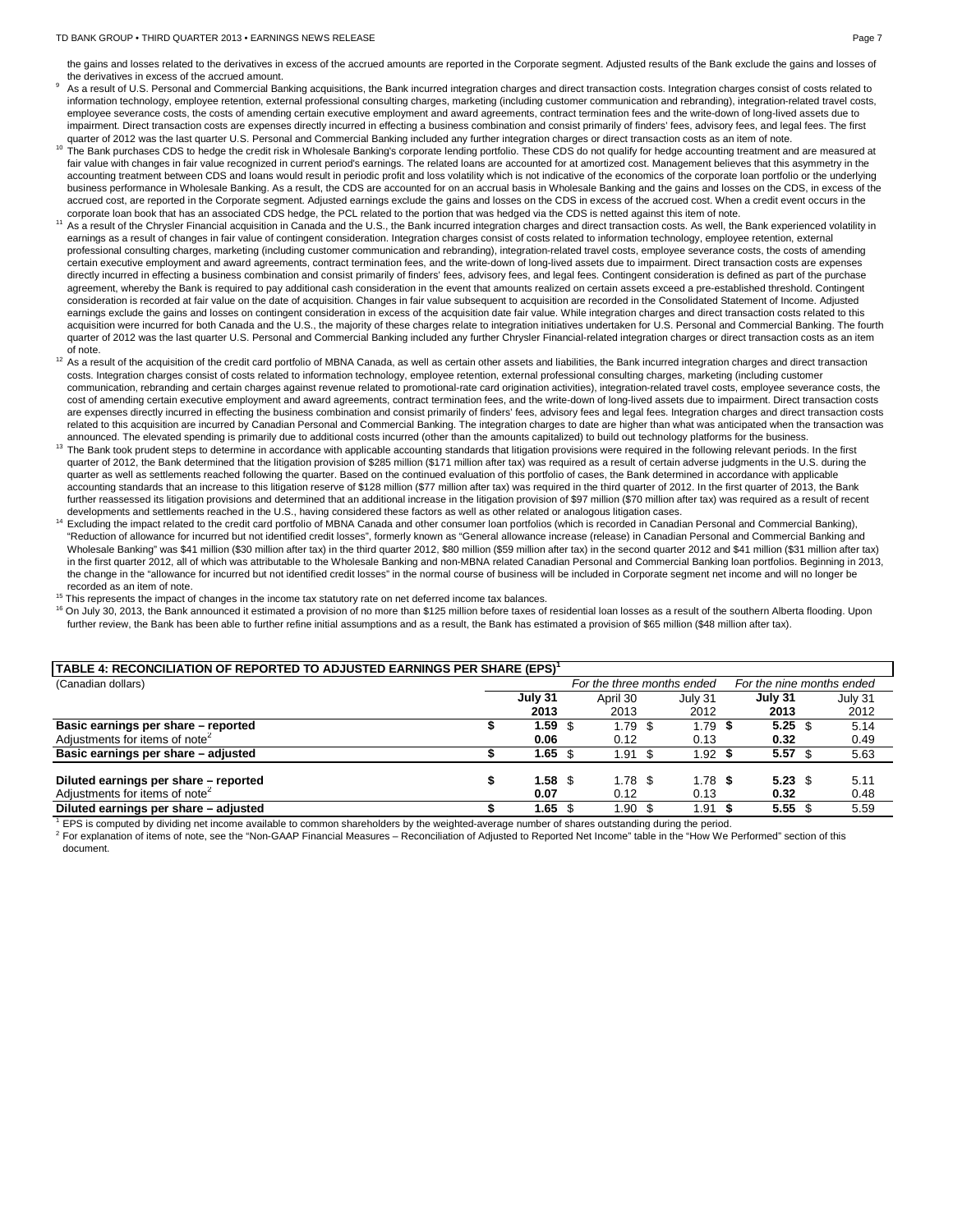| TABLE 5: NON-GAAP FINANCIAL MEASURES – RECONCILIATION OF REPORTED TO ADJUSTED PROVISION FOR INCOME TAXES<br>(millions of Canadian dollars, except as noted) |         |     | For the three months ended |     |                 |    | For the nine months ended |     |         |  |
|-------------------------------------------------------------------------------------------------------------------------------------------------------------|---------|-----|----------------------------|-----|-----------------|----|---------------------------|-----|---------|--|
|                                                                                                                                                             | July 31 |     | April 30                   |     | July 31         |    | July 31                   |     | July 31 |  |
|                                                                                                                                                             | 2013    |     | 2013                       |     | 2012            |    | 2013                      |     | 2012    |  |
| Provision for income taxes - reported                                                                                                                       | 252     | \$  | 291                        | \$  | 291             |    | 903                       | \$  | 914     |  |
| Adjustments for items of note: Recovery of (provision for)<br>income taxes $1,2$                                                                            |         |     |                            |     |                 |    |                           |     |         |  |
| Amortization of intangibles                                                                                                                                 | 24      |     | 23                         |     | 23              |    | 70                        |     | 73      |  |
| Fair value of derivatives hedging the reclassified available-for-sale                                                                                       |         |     |                            |     |                 |    |                           |     |         |  |
| securities portfolio                                                                                                                                        | (12)    |     | 3                          |     | (2)             |    | (16)                      |     | 2       |  |
| Integration charges and direct transaction costs relating to U.S.                                                                                           |         |     |                            |     |                 |    |                           |     |         |  |
| Personal and Commercial Banking acquisitions                                                                                                                |         |     |                            |     |                 |    |                           |     | 2       |  |
| Fair value of credit default swaps hedging the corporate loan book,                                                                                         |         |     |                            |     |                 |    |                           |     |         |  |
| net of provision for credit losses                                                                                                                          |         |     |                            |     | (1)             |    |                           |     |         |  |
| Integration charges, direct transaction costs, and changes in                                                                                               |         |     |                            |     |                 |    |                           |     |         |  |
| fair value of contingent consideration relating to the                                                                                                      |         |     |                            |     |                 |    |                           |     |         |  |
| Chrysler Financial acquisition                                                                                                                              |         |     |                            |     | 3               |    |                           |     |         |  |
| Integration charges and direct transaction costs relating to the                                                                                            |         |     |                            |     |                 |    |                           |     |         |  |
| acquisition of the credit card portfolio of MBNA Canada                                                                                                     |         |     | 11                         |     | 10              |    | 28                        |     | 28      |  |
| Litigation reserve                                                                                                                                          |         |     |                            |     | 51              |    | 27                        |     | 165     |  |
| Reduction of allowance for incurred but not identified credit losses                                                                                        |         |     |                            |     | (11)            |    |                           |     | (42)    |  |
| Positive impact due to changes in statutory income tax rates                                                                                                |         |     |                            |     | 18              |    |                           |     | 18      |  |
| Impact of Alberta flood on the loan portfolio                                                                                                               | 17      |     |                            |     | $\qquad \qquad$ |    | 17                        |     |         |  |
| Total adjustments for items of note                                                                                                                         | 38      |     | 37                         |     | 91              |    | 126                       |     | 254     |  |
| Provision for income taxes - adjusted                                                                                                                       | 290     | \$. | 328                        | \$. | 382             | \$ | 1,029                     | \$. | 1,168   |  |
| Effective income tax rate $-$ adjusted <sup>3</sup>                                                                                                         | 16.2 %  |     | 15.7                       | %   | 18.0            | %  | 16.8                      | %   | 18.6 %  |  |

1 For explanations of items of note, see the "Non-GAAP Financial Measures – Reconciliation of Adjusted to Reported Net Income" table in the "How We Performed" section of this document.

 $2$  The tax effect for each item of note is calculated using the effective statutory income tax rate of the applicable legal entity.

<sup>3</sup>Adjusted effective income tax rate is the adjusted provision for income taxes as a percentage of adjusted net income before taxes.

# **Economic Profit and Return on Common Equity**

The Bank's methodology for allocating capital to its business segments is aligned with the common equity capital requirements under Basel III at a 7% Common Equity Tier 1 (CET1) ratio. The return measures for business segments reflect a return on common equity methodology.

The Bank utilizes economic profit as a tool to measure shareholder value creation. Economic profit is adjusted net income available to common shareholders less a charge for average common equity. The rate used in the charge for average common equity is the equity cost of capital calculated using the capital asset pricing model. The charge represents an assumed minimum return required by common shareholders on the Bank's common equity. The Bank's goal is to achieve positive and growing economic profit.

Adjusted return on common equity (ROE) is adjusted net income available to common shareholders as a percentage of average common equity. ROE is a percentage rate and is a variation of economic profit which is a dollar measure. When ROE exceeds the equity cost of capital, economic profit is positive. The Bank's goal is to maximize economic profit by achieving ROE that exceeds the equity cost of capital.

Economic profit and adjusted ROE are non-GAAP financial measures as these are not defined terms under IFRS. Readers are cautioned that earnings and other measures adjusted to a basis other than IFRS do not have standardized meanings under IFRS and, therefore, may not be comparable to similar terms used by other issuers.

# **TABLE 6: ECONOMIC PROFIT AND RETURN ON COMMON EQUITY**

| (millions of Canadian dollars, except as noted)                  |         |    |          |   | For the three months ended |      |         |    | For the nine months ended |
|------------------------------------------------------------------|---------|----|----------|---|----------------------------|------|---------|----|---------------------------|
|                                                                  | July 31 |    | April 30 |   | July 31                    |      | July 31 |    | July 31                   |
|                                                                  | 2013    |    | 2013     |   | 2012                       |      | 2013    |    | 2012                      |
| Average common equity                                            | 46.342  |    | 45.651   |   | 42.333                     |      | 45.475  |    | 41,012                    |
| Rate charged for average common equity                           | 9.0     | %  | 9.0      | % | 9.0                        | %    | 9.0     | %  | 9.0%                      |
| Charge for average common equity                                 | 1.051   |    | ,002     |   | 958                        |      | 3,061   |    | 2,763                     |
| Net income available to common shareholders                      |         |    |          |   |                            |      |         |    |                           |
| - reported                                                       | ,463    | \$ | .648     | S | 1.628                      | S    | 4,826   | \$ | 4,649                     |
| Items of note impacting income, net of income taxes <sup>1</sup> | 61      |    | 110      |   | 117                        |      | 297     |    | 444                       |
| Net income available to common shareholders                      |         |    |          |   |                            |      |         |    |                           |
| - adiusted                                                       | 1.524   |    | .758     |   | .745                       |      | 5.123   |    | 5,093                     |
| Economic profit <sup>2</sup>                                     | 473     |    | 756      |   | 787                        |      | 2.062   |    | 2,330                     |
| Return on common equity - adjusted                               | 13.0    | %  | 15.8     | % | 16.4                       | $\%$ | 15.1    | %  | 16.6 %                    |

<sup>1</sup> For explanations of items of note, see the "Non-GAAP Financial Measures – Reconciliation of Adjusted to Reported Net Income" table in the "How We Performed" section of this document.

 $2$  Economic profit is calculated based on average common equity.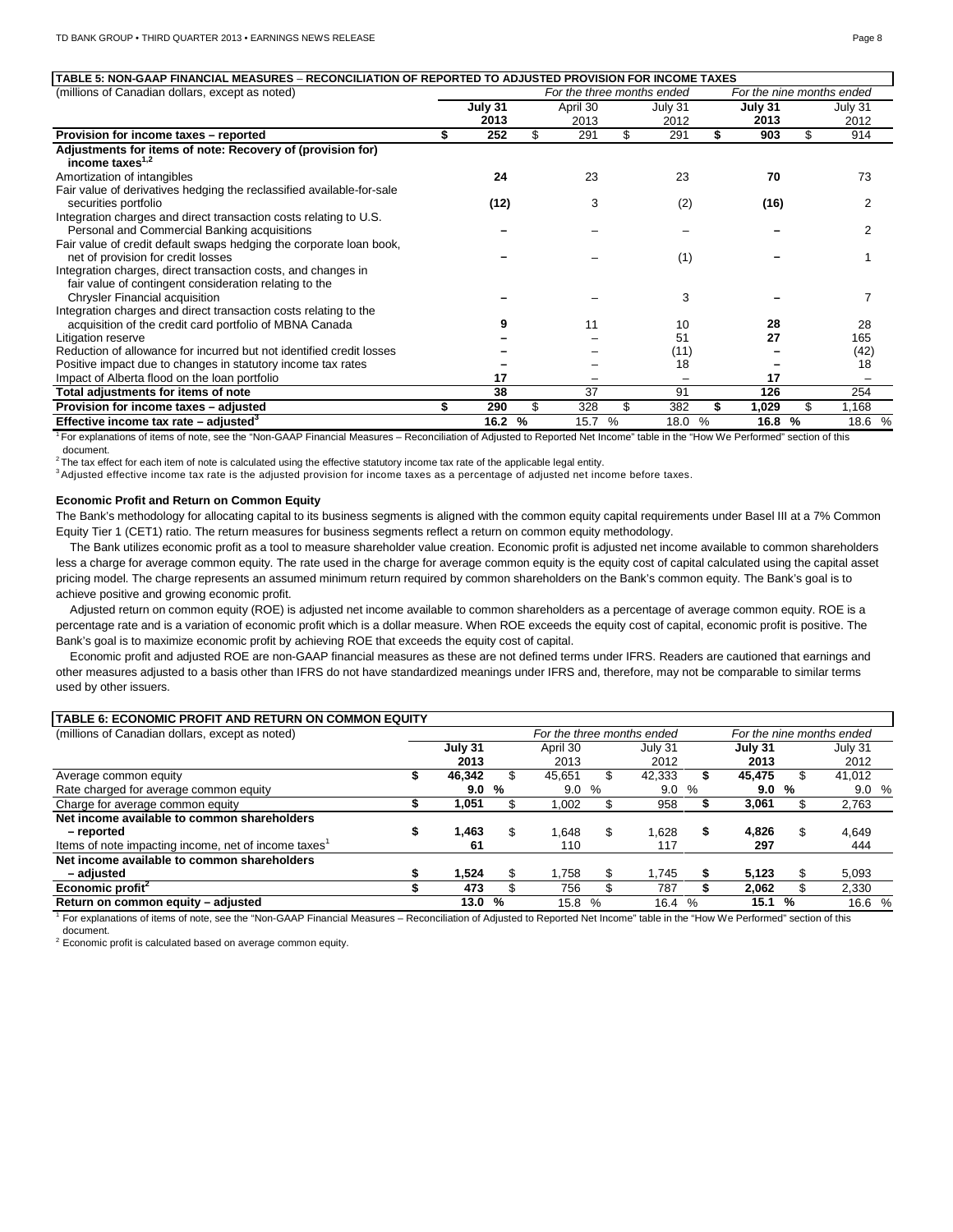## **SIGNIFICANT EVENTS IN 2013**

#### *Acquisition of Target Corporation's U.S. Credit Card Portfolio*

On March 13, 2013, the Bank acquired substantially all of Target Corporation's existing U.S. Visa and private label credit card portfolios, with a gross outstanding balance of \$5.8 billion. The Bank also entered into a seven-year program agreement under which it will become the exclusive issuer of Targetbranded Visa and private label consumer credit cards to Target Corporation's U.S. customers.

Under the terms of the program agreement, the Bank and Target Corporation will share in the profits generated by the portfolios. Target Corporation will be responsible for all elements of operations and customer service, and will bear most of the operating costs to service the assets. The Bank will control risk management policies and regulatory compliance and will bear all costs relating to funding the receivables for existing Target Visa accounts and all existing and newly issued Target private label accounts in the U.S. The Bank accounted for the purchase as an asset acquisition. The results of the acquisition from the acquisition date to July 31, 2013 have been recorded in the U.S. Personal and Commercial Banking segment.

At the date of acquisition the Bank recorded the credit card receivables acquired at their fair value of \$5.7 billion and intangible assets totalling \$98 million. The gross amount of revenue and credit losses have been recorded on the Interim Consolidated Statement of Income since that date. Target Corporation shares in a fixed percentage of the revenue and credit losses incurred. Target Corporation's net share of revenue and credit losses is recorded in Non-interest expenses on the Interim Consolidated Statement of Income and related receivables from, or payables to Target Corporation are recorded in Other assets or Other liabilities, respectively, on the Interim Consolidated Balance Sheet.

#### *Acquisition of Epoch*

On March 27, 2013, the Bank acquired 100% of the outstanding equity of Epoch Holding Corporation including its wholly-owned subsidiary Epoch Investment Partners, Inc. (Epoch) for cash consideration of \$674 million. Epoch Holding Corporation shareholders received US\$28 in cash per share.

The acquisition was accounted for as a business combination under the purchase method. The results of the acquisition from the acquisition date to July 31, 2013, have been consolidated with the Bank's results and are reported in the Wealth and Insurance segment. As at March 27, 2013, the acquisition contributed \$36 million of tangible assets, and \$12 million of liabilities. The excess of consideration over the fair value of the acquired net assets of \$650 million has been allocated to customer relationship intangibles of \$149 million and goodwill of \$501 million.

#### *Sale of TD Waterhouse Institutional Services*

On August 1, 2013, subsidiaries of the Bank and National Bank of Canada entered into an agreement to sell the Bank's institutional services business, known as TD Waterhouse Institutional Services. The transaction price is \$250 million, subject to a price adjustment mechanism based on asset retention. The transaction is subject to the receipt of regulatory approval and other customary closing conditions, and is expected to close in calendar 2013.

#### *Agreement with Aimia Inc. (Aimia)*

On August 12, 2013, the Bank and Aimia announced that the Bank will become the primary credit card issuer for Aeroplan, a loyalty program owned by Aimia, starting on January 1, 2014. On August 26, 2013, the Bank announced that it would continue to discuss with Aimia and Canadian Imperial Bank of Commerce (CIBC) to negotiate a broad framework that could see CIBC retain cards held by their franchise banking customers, with TD to acquire the remainder. There can be no assurance that an agreement will be reached.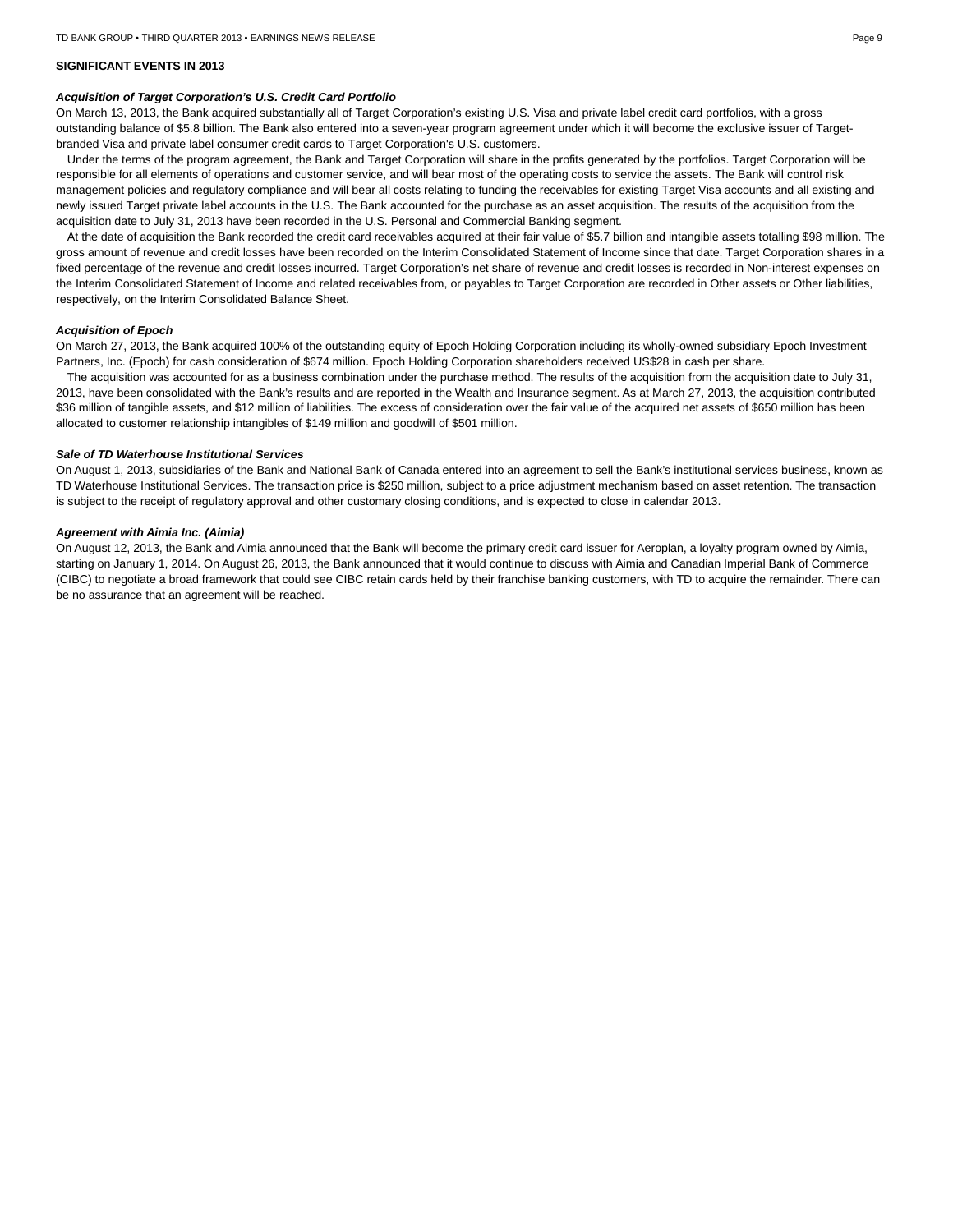# **HOW OUR BUSINESSES PERFORMED**

For management reporting purposes, the Bank's operations and activities are organized around four key business segments operating in a number of locations in key financial centres around the globe: Canadian Personal and Commercial Banking, Wealth and Insurance, U.S. Personal and Commercial Banking, and Wholesale Banking. The Bank's other activities are grouped into the Corporate segment. Effective December 1, 2011, results of the acquisition of the credit card portfolio of MBNA Canada (MBNA) are reported primarily in the Canadian Personal and Commercial Banking and Wealth and Insurance segments. Integration charges and direct transaction costs relating to the acquisition of MBNA are reported in Canadian Personal and Commercial Banking. The results of TD Auto Finance Canada are reported in Canadian Personal and Commercial Banking. The results of TD Auto Finance U.S. are reported in U.S. Personal and Commercial Banking. Integration charges, direct transaction costs, and changes in fair value of contingent consideration related to the Chrysler Financial acquisition were reported in the Corporate segment.

Effective March 13, 2013, results of the acquisition of Target's U.S. credit card portfolio (Target) are reported in U.S. Personal and Commercial Banking. Effective March 27, 2013, the results of Epoch Investment Partners, Inc. (Epoch) are reported in Wealth and Insurance.

Results of each business segment reflect revenue, expenses, assets, and liabilities generated by the businesses in that segment. The Bank measures and evaluates the performance of each segment based on adjusted results where applicable, and for those segments the Bank notes that the measure is adjusted. Net income for the operating business segments is presented before any items of note not attributed to the operating segments. For further details, see the "How the Bank Reports" section, the "Business Focus" section in the MD&A of the Bank's 2012 Annual Report, and Note 28 to the Bank's Consolidated Financial Statements for the year ended October 31, 2012. For information concerning the Bank's measures of economic profit and adjusted return on common equity, which are non-GAAP financial measures, see the "How We Performed" section of this document.

Net interest income within Wholesale Banking is calculated on a taxable equivalent basis (TEB), which means that the value of non-taxable or tax-exempt income, including dividends, is adjusted to its equivalent before-tax value. Using TEB allows the Bank to measure income from all securities and loans consistently and makes for a more meaningful comparison of net interest income with similar institutions. The TEB increase to net interest income and provision for income taxes reflected in Wholesale Banking results is reversed in the Corporate segment. The TEB adjustment for the quarter was \$80 million, compared with \$71 million in the third quarter last year, and \$77 million in the prior quarter.

# **TABLE 7: CANADIAN PERSONAL AND COMMERCIAL BANKING**

| (millions of Canadian dollars, except as noted)                  | For the three months ended |         |   |             |        |             | For the nine months ended |    |         |     |         |  |
|------------------------------------------------------------------|----------------------------|---------|---|-------------|--------|-------------|---------------------------|----|---------|-----|---------|--|
|                                                                  |                            | July 31 |   | April 30    |        | July 31     |                           |    | July 31 |     | July 31 |  |
|                                                                  |                            | 2013    |   | 2013        |        | 2012        |                           |    | 2013    |     | 2012    |  |
| Net interest income                                              | \$                         | 2,126   |   | \$<br>2,010 |        | \$<br>2,055 |                           | \$ | 6,194   | \$  | 5,952   |  |
| Non-interest income                                              |                            | 695     |   | 655         |        | 675         |                           |    | 2,015   |     | 1,951   |  |
| Total revenue - reported                                         |                            | 2,821   |   | 2,665       |        | 2,730       |                           |    | 8,209   |     | 7,903   |  |
| Total revenue - adjusted                                         |                            | 2,821   |   | 2,665       |        | 2,730       |                           |    | 8,209   |     | 7,939   |  |
| Provision for credit losses                                      |                            | 216     |   | 245         |        | 288         |                           |    | 705     |     | 845     |  |
| Non-interest expenses – reported                                 |                            | 1,281   |   | 1,267       |        | 1,259       |                           |    | 3,774   |     | 3,645   |  |
| Non-interest expenses - adjusted                                 |                            | 1,248   |   | 1,226       |        | 1,224       |                           |    | 3,668   |     | 3,574   |  |
| Net income – reported                                            | S                          | 973     |   | 847<br>S.   |        | 864<br>S.   |                           |    | 2,740   | \$. | 2,498   |  |
| Adjustments for items of note, net of income taxes <sup>1</sup>  |                            |         |   |             |        |             |                           |    |         |     |         |  |
| Integration charges and direct transaction costs relating to the |                            |         |   |             |        |             |                           |    |         |     |         |  |
| acquisition of the credit card portfolio of MBNA Canada          |                            | 24      |   | 30          |        |             | 25                        |    | 78      |     | 79      |  |
| Net income - adjusted                                            | \$                         | 997     |   | \$<br>877   |        | \$<br>889   |                           | \$ | 2,818   | \$  | 2,577   |  |
| Selected volumes and ratios                                      |                            |         |   |             |        |             |                           |    |         |     |         |  |
| Return on common equity - reported                               |                            | 49.4    | % | 44.6        | $\%$   | 44.1        | $\%$                      |    | 47.2 %  |     | 43.2 %  |  |
| Return on common equity - adjusted                               |                            | 50.6    | % |             | 46.3 % |             | 45.4 %                    |    | 48.6 %  |     | 44.6 %  |  |
| Margin on average earning assets (including securitized assets)  |                            |         |   |             |        |             |                           |    |         |     |         |  |
| - reported                                                       |                            | 2.83    | % |             | 2.80 % |             | 2.86 %                    |    | 2.81%   |     | 2.82 %  |  |
| Margin on average earning assets (including securitized assets)  |                            |         |   |             |        |             |                           |    |         |     |         |  |
| - adjusted                                                       |                            | 2.83    | % | 2.80        | $\%$   | 2.86        | $\%$                      |    | 2.81%   |     | 2.84 %  |  |
| Efficiency ratio – reported                                      |                            | 45.4    | % | 47.5        | $\%$   | 46.1        | $\%$                      |    | 46.0    | %   | 46.1 %  |  |
| Efficiency ratio - adjusted                                      |                            | 44.2    | % | 46.0        | $\%$   | 44.8        | $\%$                      |    | 44.7 %  |     | 45.0 %  |  |
| Number of Canadian retail stores                                 |                            | 1,169   |   | 1,165       |        | 1,160       |                           |    | 1,169   |     | 1,160   |  |
| Average number of full-time equivalent staff                     |                            | 28,345  |   | 28,048      |        | 31,270      |                           |    | 28,262  |     | 30,994  |  |

<sup>1</sup> For explanations of items of note, see the "Non-GAAP Financial Measures − Reconciliation of Adjusted to Reported Net Income" table in the "How We Performed" section of this document.

# Quarterly comparison – Q3 2013 vs. Q3 2012

Canadian Personal and Commercial Banking net income for the quarter on a reported basis was a record \$973 million, an increase of \$109 million, or 13%, compared with the third quarter last year. Adjusted net income for the quarter was a record \$997 million, an increase of \$108 million, or 12%, compared with the third quarter last year. The increase in adjusted earnings was primarily driven by loan and deposit volume growth, stable margins, favourable credit performance, and effective cost management, partially offset by an elevated MBNA contribution in the third quarter last year from better credit performance on acquired loans. The reported annualized return on common equity for the quarter was 49.4%, while the adjusted annualized return on common equity was 50.6%, compared with 44.1% and 45.4% respectively, in the third quarter last year.

Canadian Personal and Commercial Banking revenue is derived from personal and business banking, auto lending and credit cards. Revenue for the quarter was a record \$2,821 million, an increase of \$91 million, or 3%, compared with the third quarter last year. Net interest income growth was driven by portfolio volume growth, partially offset by an elevated MBNA contribution in the third quarter last year from better credit performance on acquired loans. The personal banking business generated solid lending volume growth of \$8 billion, or 3%, reflecting a slowing housing market and continued consumer deleveraging. Compared with the third quarter last year, average real estate secured lending volume increased \$8.2 billion, or 4%. Auto lending average volume increased \$0.2 billion, or 2%, while all other personal lending average volumes decreased \$0.4 billion, or 1%, largely driven by managed declines in the MBNA portfolio. Business loans and acceptances average volumes increased \$5.4 billion, or 13%. Average personal deposit volumes increased \$4 billion, or 3%, while average business deposit volumes increased \$5.4 billion, or 8%. Margin on average earning assets was 2.83%, a 3 basis point (bps) decrease primarily due to the impact on deposit margins from the low rate environment and the MBNA credit mark release in the third quarter last year. Non-interest income increased \$20 million, or 3%, primarily due to volume-related fee growth and retail sales initiatives.

PCL for the quarter was \$216 million, a decrease of \$72 million, or 25%, compared with the third quarter last year. Personal banking PCL was \$211 million, a decrease of \$61 million, or 22%, due primarily to better credit performance and low bankruptcies principally in credit cards. Business banking PCL was \$5 million, a decrease of \$11 million, compared with the third quarter last year primarily due to higher recoveries. Annualized PCL as a percentage of credit volume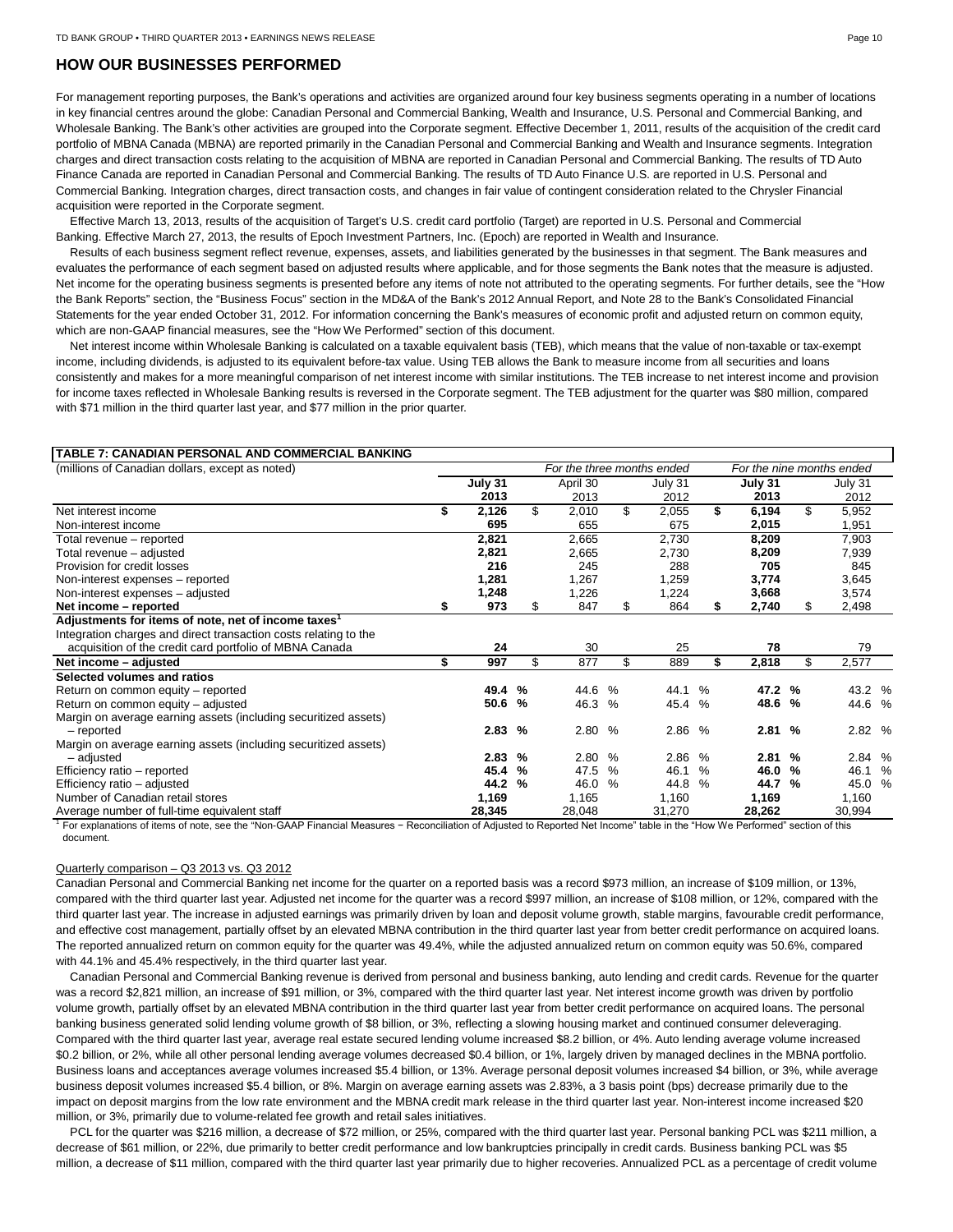#### TD BANK GROUP • THIRD QUARTER 2013 • EARNINGS NEWS RELEASE PAGE 11 ACCREAGE PAGE 11 ACCREAGE PAGE 11

was 0.28%, a decrease of 11 bps, compared with the third quarter last year. Net impaired loans were \$880 million, an increase of \$17 million, or 2%, compared with the third quarter last year. Net impaired loans as a percentage of total loans were 0.29%, in line with the third quarter last year.

Reported non-interest expenses for the quarter were \$1,281 million, an increase of \$22 million, or 2%, compared with the third quarter last year. Adjusted noninterest expenses for the quarter were \$1,248 million, an increase of \$24 million, or 2%, compared with the third quarter last year driven by volume growth, merit increases, and investment in initiatives to grow the business. These increases were partially offset by productivity gains.

The average full-time equivalent (FTE) staffing levels decreased by 2,925, or 9%, compared with the third quarter last year, primarily due to a transfer of FTEs to the Corporate segment. Operating FTE declined by 1% due to volume-related reductions and productivity initiatives, partially offset by increases in front line staff. The reported efficiency ratio for the quarter improved to 45.4%, compared with 46.1% in the third quarter last year, while the adjusted efficiency ratio improved to 44.2%, compared with 44.8% in the third quarter last year.

# Quarterly comparison – Q3 2013 vs. Q2 2013

Canadian Personal and Commercial Banking net income for the quarter on a reported basis increased \$126 million, or 15%, compared with the prior quarter. Adjusted net income for the quarter increased \$120 million, or 14%, compared with the prior quarter. The increase in earnings was primarily due to three extra calendar days, lower provision for credit losses, higher volumes and margins. The reported annualized return on common equity for the quarter was 49.4%, while the adjusted annualized return on common equity was 50.6%, compared with 44.6% and 46.3% respectively, in the prior quarter.

Revenue for the quarter increased \$156 million, or 6%, compared with the prior quarter, due primarily to three extra calendar days and volume growth. Compared with the prior quarter, average real estate secured lending volume increased \$2.7 billion, or 1%. All other personal lending average volumes increased \$0.3 billion, or 1%. Business loans and acceptances average volumes increased \$1.3 billion, or 3%. Average personal deposit volumes increased \$0.4 billion, while average business deposit volumes increased \$2.9 billion, or 4%. Margin on average earning assets increased 3 bps primarily due to seasonal factors. Non-interest income increased \$40 million, or 6%, primarily due to volume growth, three extra calendar days and retail sales initiatives.

PCL for the quarter decreased \$29 million, or 12%, compared with the prior quarter. Personal banking PCL for the quarter decreased \$1 million. Business banking PCL decreased \$28 million due to a provision against a single client in the prior quarter and higher recoveries in the current quarter. Annualized PCL as a percentage of credit volume was 0.28%, a decrease of 5 bps, compared with the prior quarter. Net impaired loans decreased \$29 million, or 3%, compared with the prior quarter. Net impaired loans as a percentage of total loans were 0.29%, compared with 0.30% as at April 30, 2013.

Reported non-interest expenses for the quarter increased \$14 million, or 1%, compared with the prior quarter. Adjusted non-interest expenses for the quarter increased \$22 million, or 2%, compared with the prior quarter largely due to three extra calendar days.

The average FTE staffing levels increased by 297, or 1%, compared with the prior quarter primarily due to seasonal staffing requirements. The reported efficiency ratio for the quarter improved to 45.4%, compared with 47.5% in the prior quarter, while the adjusted efficiency ratio improved to 44.2%, compared with 46.0% in the prior quarter.

## Year-to-date comparison – Q3 2013 vs. Q3 2012

Canadian Personal and Commercial Banking reported net income for the nine months ended July 31, 2013 was \$2,740 million, an increase of \$242 million, or 10%, compared with the same period last year. Adjusted net income was \$2,818 million, an increase of \$241 million, or 9%, compared with the same period last year. The increase in adjusted earnings was primarily driven by solid loan and deposit volume growth, favourable credit performance, and effective cost management. These increases were partially offset by an elevated MBNA contribution last year from better credit performance on acquired loans and one less calendar day. The reported annualized return on common equity was 47.2%, while the adjusted annualized return on common equity was 48.6%, compared with 43.2% and 44.6% respectively, in the same period last year.

Reported revenue was \$8,209 million, an increase of \$306 million, or 4%, compared with the same period last year. Adjusted revenue was \$8,209 million, an increase of \$270 million, or 3%, compared with the same period last year. Net interest income growth was driven by portfolio volume growth and an additional month of MBNA, partially offset by an elevated MBNA contribution last year from better credit performance on acquired loans and the impact of one less calendar day. The personal lending business generated solid lending volume growth of \$9.3 billion, or 4%, reflecting a slowing housing market and continued consumer deleveraging. Compared with the same period last year, average real estate secured lending volume increased \$9.3 billion, or 4%. Auto lending average volume increased \$0.2 billion, or 1%, while all other personal lending average volumes remained relatively stable. Business loans and acceptances average volume increased \$5.3 billion, or 13%. Average personal deposit volumes increased \$7.2 billion, or 5%, while average business deposit volumes increased \$5.2 billion, or 8%. Margin on average earning assets was 2.81%, a 1 bp decrease on a reported basis or a 3 bps decrease on an adjusted basis, primarily due to the impact on deposit margins from the low rate environment and the MBNA credit mark releases last year. Non-interest income increased \$64 million, or 3%, primarily due to volume-related fee growth and the inclusion of an additional month of MBNA.

PCL was \$705 million, a decrease of \$140 million, or 17%, compared with the same period last year. Personal banking PCL was \$659 million, a decrease of \$139 million, or 17%, due primarily to better credit performance, enhanced collection strategies, and low bankruptcies. Business banking PCL was \$46 million, a decrease of \$1 million, compared with the same period last year. Annualized PCL as a percentage of credit volume was 0.31%, a decrease of 8 bps, compared with the same period last year.

Reported non-interest expenses were \$3,774 million, an increase of \$129 million, or 4%, compared with the same period last year. Adjusted non-interest expenses were \$3,668 million, an increase of \$94 million, or 3%, compared with the same period last year. Excluding MBNA, expenses increased \$49 million, or 1%, as volume growth, merit increases, and investment in initiatives to grow the business were largely offset by productivity gains.

The average FTE staffing levels decreased by 2,732, or 9%, compared with the same period last year, primarily due to a transfer of FTEs to the Corporate segment. Operating FTE declined by 1% due to volume-related reductions and productivity gains. The reported efficiency ratio was 46.0%, or relatively flat, compared with 46.1% in the same period last year, while the adjusted efficiency ratio was 44.7%, or relatively flat, compared with 45.0% in the same period last year.

## Business Outlook

During the third quarter, TD Canada Trust earned its 8th consecutive J.D. Power and Associates award for highest customer satisfaction levels among the Big Five Banks. We will continue to maintain our focus on delivering legendary customer service and convenience. Canadian Personal and Commercial Banking has posted very good year-to-date results driven by solid volume growth, good credit performance and effective expense management. We expect these drivers to largely hold for the fourth quarter. In the next year, we expect modest downward pressure on our margins, with small fluctuations in our quarterly margins, depending on product mix, seasonal factors and interest rate movement. Overall, we expect to deliver very good adjusted earnings growth for 2013.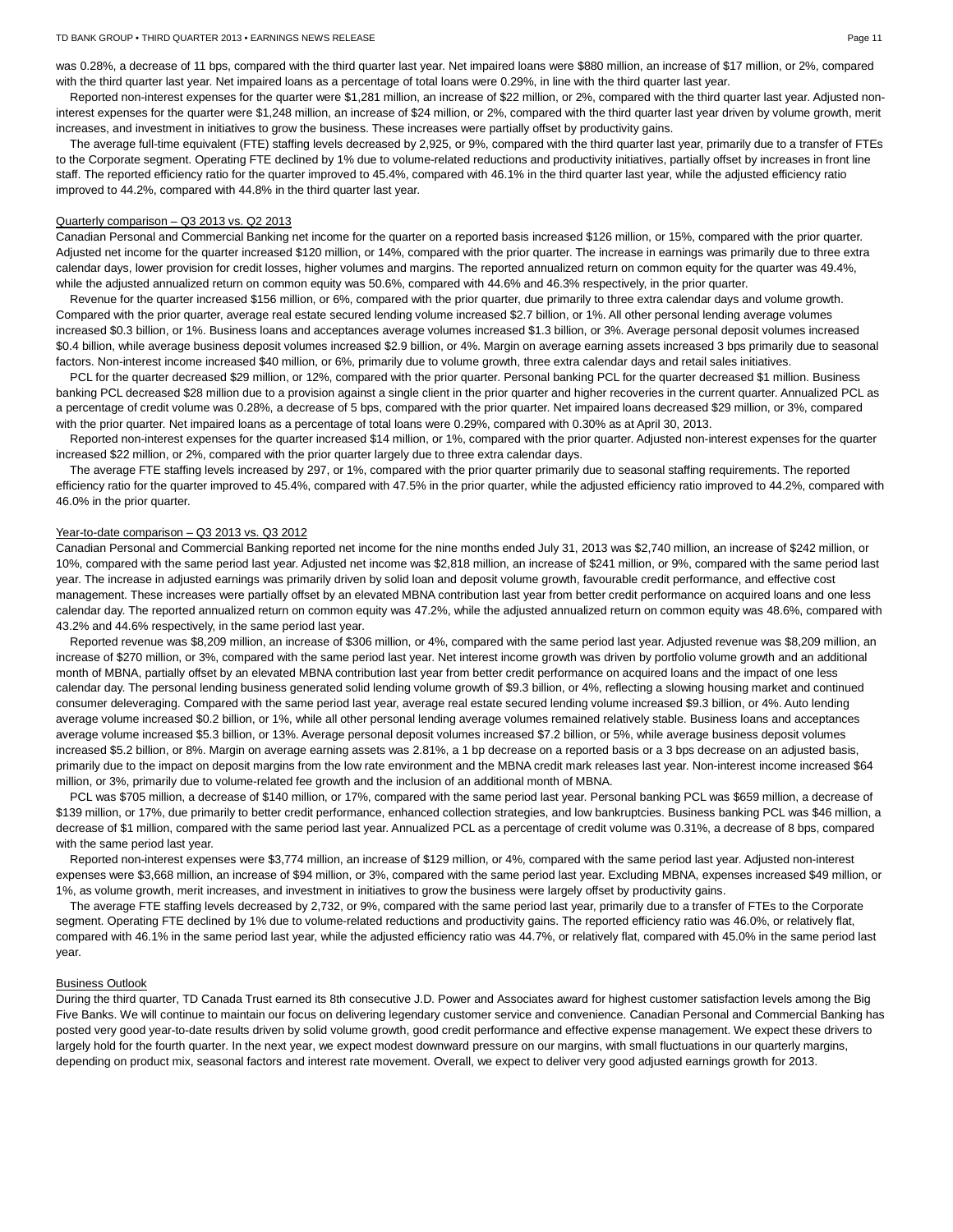| TABLE 8: WEALTH AND INSURANCE                                                    |                            |         |     |          |      |         |      |         |    |                           |               |
|----------------------------------------------------------------------------------|----------------------------|---------|-----|----------|------|---------|------|---------|----|---------------------------|---------------|
| (millions of Canadian dollars, except as noted)                                  | For the three months ended |         |     |          |      |         |      |         |    | For the nine months ended |               |
|                                                                                  |                            | July 31 |     | April 30 |      | July 31 |      | July 31 |    | July 31                   |               |
|                                                                                  |                            | 2013    |     | 2013     |      | 2012    |      | 2013    |    | 2012                      |               |
| Net interest income                                                              |                            | 144     | \$. | 140      | \$   | 148     | \$   | 432     | \$ | 436                       |               |
| Insurance revenue (loss), net of claims and related expenses <sup>1</sup>        |                            | (198)   |     | 294      |      | 270     |      | 421     |    | 881                       |               |
| Income (loss) from financial instruments designated at fair value                |                            |         |     |          |      |         |      |         |    |                           |               |
| through profit or loss                                                           |                            | (40)    |     | 10       |      | 18      |      | (35)    |    | 11                        |               |
| Non-interest income - other                                                      |                            | 684     |     | 647      |      | 573     |      | 1,940   |    | 1.728                     |               |
| Total revenue                                                                    |                            | 590     |     | 1,091    |      | 1.009   |      | 2.758   |    | 3,056                     |               |
| Non-interest expenses                                                            |                            | 711     |     | 710      |      | 632     |      | 2,091   |    | 1,924                     |               |
| Wealth and Insurance net income (loss), before TD Ameritrade                     |                            | (62)    |     | 311      |      | 304     |      | 579     |    | 916                       |               |
| Wealth                                                                           |                            | 181     |     | 158      |      | 154     |      | 504     |    | 453                       |               |
| Insurance                                                                        |                            | (243)   |     | 153      |      | 150     |      | 75      |    | 463                       |               |
| <b>TD Ameritrade</b>                                                             |                            | 69      |     | 53       |      | 56      |      | 169     |    | 158                       |               |
| <b>Total Wealth and Insurance</b>                                                |                            | 7       | \$  | 364      | \$.  | 360     | S.   | 748     | \$ | 1,074                     |               |
| Selected volumes and ratios                                                      |                            |         |     |          |      |         |      |         |    |                           |               |
| Assets under administration – Wealth (billions of Canadian dollars) <sup>2</sup> | \$                         | 279     | \$  | 275      | \$   | 249     | \$   | 279     | \$ | 249                       |               |
| Assets under management – Wealth (billions of Canadian dollars) <sup>3</sup>     |                            | 246     |     | 247      |      | 204     |      | 246     |    | 204                       |               |
| Gross originated insurance premiums                                              |                            | 1,049   |     | 923      |      | 989     |      | 2,779   |    | 2,629                     |               |
| Return on common equity                                                          |                            | 0.4     | %   | 25.2     | $\%$ | 20.9    | %    | 16.6    | %  | 21.5                      | $\frac{0}{6}$ |
| Efficiency ratio                                                                 |                            | 120.5   | %   | 65.1     | $\%$ | 62.6    | $\%$ | 75.8    | %  | 63.0                      | $\%$          |
| Average number of full-time equivalent staff                                     |                            | 11,661  |     | 11.751   |      | 11,981  |      | 11,664  |    | 11,961                    |               |

<sup>1</sup> Insurance revenue (loss), net of claims and related expenses is included in the Non-interest income line on the Bank's Interim Consolidated Statement of Income. For the three and nine months ended July 31, 2013, the claims and related expenses were \$1,140 million and \$2,345 million, respectively (three and nine months ended July 31, 2012 - \$645 million and \$1,736 million, respectively).

<sup>2</sup> The July 31, 2012 result for Wealth assets under administration was restated to conform with the presentation adopted in the fourth quarter of 2012.

<sup>3</sup> As at July 31, 2013, the Wealth assets under management includes \$29 billion (April 30, 2013 – \$28 billion) related to Epoch.

As announced on July 30, 2013, the Bank took charges of \$565 million (\$418 million after tax) in the quarter ended July 31, 2013 to strengthen reserves for general insurance automobile claims and for claims resulting from severe weather-related events in southern Alberta and the Greater Toronto Area (referred to in this MD&A as the "additional Insurance Charges").

#### Quarterly comparison – Q3 2013 vs. Q3 2012

Wealth and Insurance net income for the quarter was \$7 million, a decrease of \$353 million compared with the third quarter last year. Higher earnings from Wealth and TD Ameritrade were largely offset by the loss in the Insurance business. Wealth and Insurance net loss excluding TD Ameritrade was \$62 million, a decrease of \$366 million compared with the third quarter last year. The Bank's reported investment in TD Ameritrade generated net income for the quarter of \$69 million, an increase of \$13 million, or 23%, compared with the third quarter last year, mainly driven by higher TD Ameritrade earnings. For its third quarter ended June 30, 2013, TD Ameritrade reported net income was US\$184 million, an increase of US\$30 million, or 19%, compared with the third quarter last year, primarily driven by increased transaction-based revenue from higher trading volumes and increased fee-based revenue from higher asset balances. The annualized return on common equity for the quarter for Wealth and Insurance was 0.4%, compared with 20.9% in the third quarter last year.

Wealth and Insurance revenue is derived from direct investing, advice-based businesses, asset management services, life and health insurance, and property and casualty insurance. Revenue for the quarter was \$590 million, a decrease of \$419 million, or 42%, compared to the third quarter last year. In the Wealth business, revenue increased mainly from higher fee-based revenue from asset growth, the addition of Epoch, and improved trading volumes. In the Insurance business, revenue decreased due to additional Insurance Charges and the sale of the U.S. Insurance business.

Non-interest expenses for the quarter were \$711 million, an increase of \$79 million, or 13%, compared with the third quarter last year, primarily due to the addition of Epoch, higher variable expenses in the Wealth business driven by increased revenue, and increased costs to support business growth in Wealth and Insurance including employee-related costs, partially offset by decreased expenses resulting from the sale of the U.S. Insurance business.

Assets under administration of \$279 billion as at July 31, 2013, increased \$30 billion, or 12%, compared with July 31, 2012. Assets under management of \$246 billion as at July 31, 2013 increased \$42 billion, or 21%, compared with July 31, 2012. The increase in assets under administration was mainly driven by net new client assets and an increase in the market value of assets. The increase in assets under management was mainly driven by the addition of \$29 billion of Epoch assets under management, net new client assets, and an increase in the market value of assets.

Gross originated insurance premiums were \$1,049 million, an increase of \$60 million, or 6%, compared with the third quarter last year primarily due to organic business growth.

The average FTE staffing levels decreased by 320, or 3%, compared to the third quarter last year, primarily due to the sale of the U.S. Insurance business, partially offset by an increase in staffing from business growth. The efficiency ratio for the current quarter was 120.5% due to additional Insurance Charges, compared with 62.6% in the third quarter last year.

## Quarterly comparison – Q3 2013 vs. Q2 2013

Wealth and Insurance net income for the quarter decreased \$357 million compared with the prior quarter. Higher earnings from Wealth and TD Ameritrade were largely offset by the loss in the Insurance business. Wealth and Insurance net income excluding TD Ameritrade decreased \$373 million, compared with the prior quarter. The Bank's reported investment in TD Ameritrade reflected an increase in net income of \$16 million, or 30%, compared with the prior quarter, mainly driven by higher TD Ameritrade earnings. For its third quarter ended June 30, 2013, TD Ameritrade reported net income increased US\$40 million, or 28%, compared with the prior quarter mainly driven by increased transaction-based revenue from higher trading volumes. The annualized return on common equity for the quarter was 0.4%, compared with 25.2% in the prior quarter.

Revenue for the quarter decreased \$501 million, or 46%, compared with the prior quarter. In the Wealth business, revenue increased mainly due to the addition of a full quarter of Epoch and higher fee-based revenue from asset growth. In the Insurance business, revenue decreased due to additional Insurance Charges.

Non-interest expenses for the quarter remained relatively flat compared to the prior quarter.

Assets under administration of \$279 billion as at July 31, 2013 increased by \$4 billion, or 1%, compared with April 30, 2013. Assets under management of \$246 billion as at July 31, 2013 decreased by \$1 billion, compared with April 30, 2013. Assets were relatively flat compared to the prior quarter as increases in net new client assets were offset by decreases in the market value of assets.

Gross originated insurance premiums increased \$126 million, or 14%, compared with the prior quarter due largely to seasonality.

The average FTE staffing levels for the current quarter decreased by 90 compared with the prior quarter. The efficiency ratio for the current quarter was 120.5% due to additional Insurance Charges, compared with 65.1% in the prior quarter.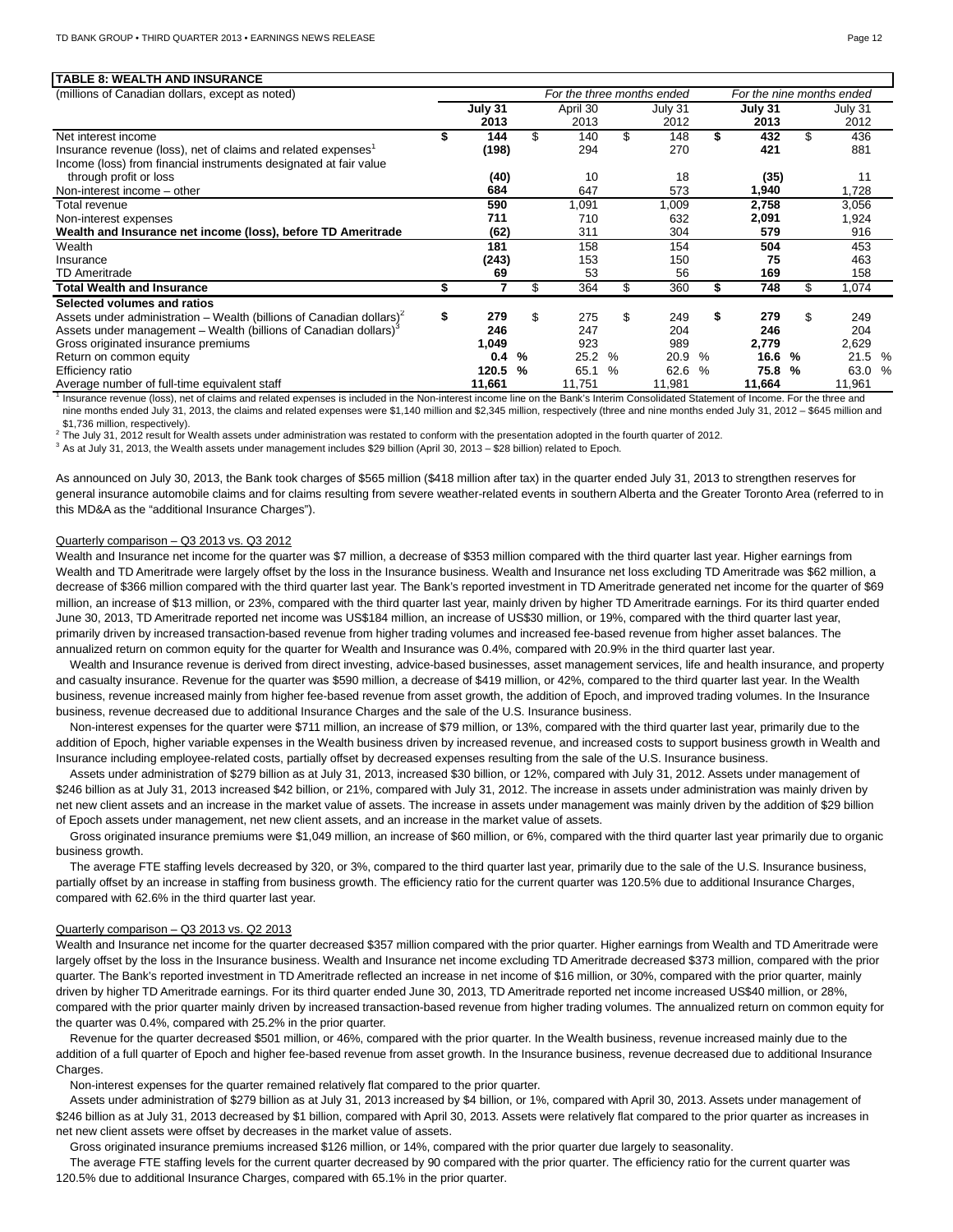#### Year-to-date comparison – Q3 2013 vs. Q3 2012

Wealth and Insurance net income for the nine months ended July 31, 2013 was \$748 million, a decrease of \$326 million, or 30%, compared with the same period last year, reflecting lower earnings in the Insurance business, partially offset by higher earnings in Wealth and TD Ameritrade. Wealth and Insurance net income excluding TD Ameritrade was \$579 million, a decrease of \$337 million, or 37%, compared with the same period last year. The Bank's reported investment in TD Ameritrade generated net income of \$169 million, an increase of \$11 million, or 7%, compared with the same period last year, mainly driven by higher TD Ameritrade earnings. For its nine months ended June 30, 2013, TD Ameritrade reported net income was US\$474 million, an increase of US\$32 million, or 7%, compared with the same period last year, primarily driven by increased fee-based revenue from higher asset balances and increased transactionbased revenue from higher trading volumes and lower expenses, partially offset by tax-related items. Wealth and Insurance's annualized return on common equity was 16.6% compared with 21.5% in the same period last year.

Revenue was \$2,758 million, a decrease of \$298 million, or 10%, compared to the same period last year. In the Wealth business, revenue increased mainly from higher fee-based revenue from asset growth and the addition of Epoch. In the Insurance business, revenue decreased due to additional Insurance Charges, and the sale of the U.S. Insurance business, partially offset by premium volume growth.

Non-interest expenses were \$2,091 million, an increase of \$167 million, or 9%, compared with the same period last year. The increase was primarily due to higher variable expenses in the Wealth business driven by increased revenue, the addition of Epoch including integration costs, and increased costs to support business growth in Wealth and Insurance including employee related costs, partially offset by decreased expenses resulting from the sale of the U.S. Insurance business.

Gross originated insurance premiums were \$2,779 million, an increase of \$150 million, or 6%, compared with the same period last year primarily due to organic business growth.

The average FTE staffing levels decreased by 297, or 2%, compared with the same period last year, primarily due to the sale of the U.S. Insurance business. The efficiency ratio was 75.8% due to additional Insurance Charges, compared with 63.0% in the same period last year.

# Business Outlook

Our Wealth business continues to experience good momentum from net new asset growth. We are focused on enhancing client experience and managing expenses prudently, and the business remains on track to deliver strong results for the year as long as the capital markets remain healthy.

As we announced on July 30, 2013, we expect a modest decline in earnings in our Insurance business in the medium term, from the normalized 2012 level of \$600 million. While we continue to monitor developments in the insurance industry, we believe, despite these challenges, the Insurance business has good longterm growth prospects.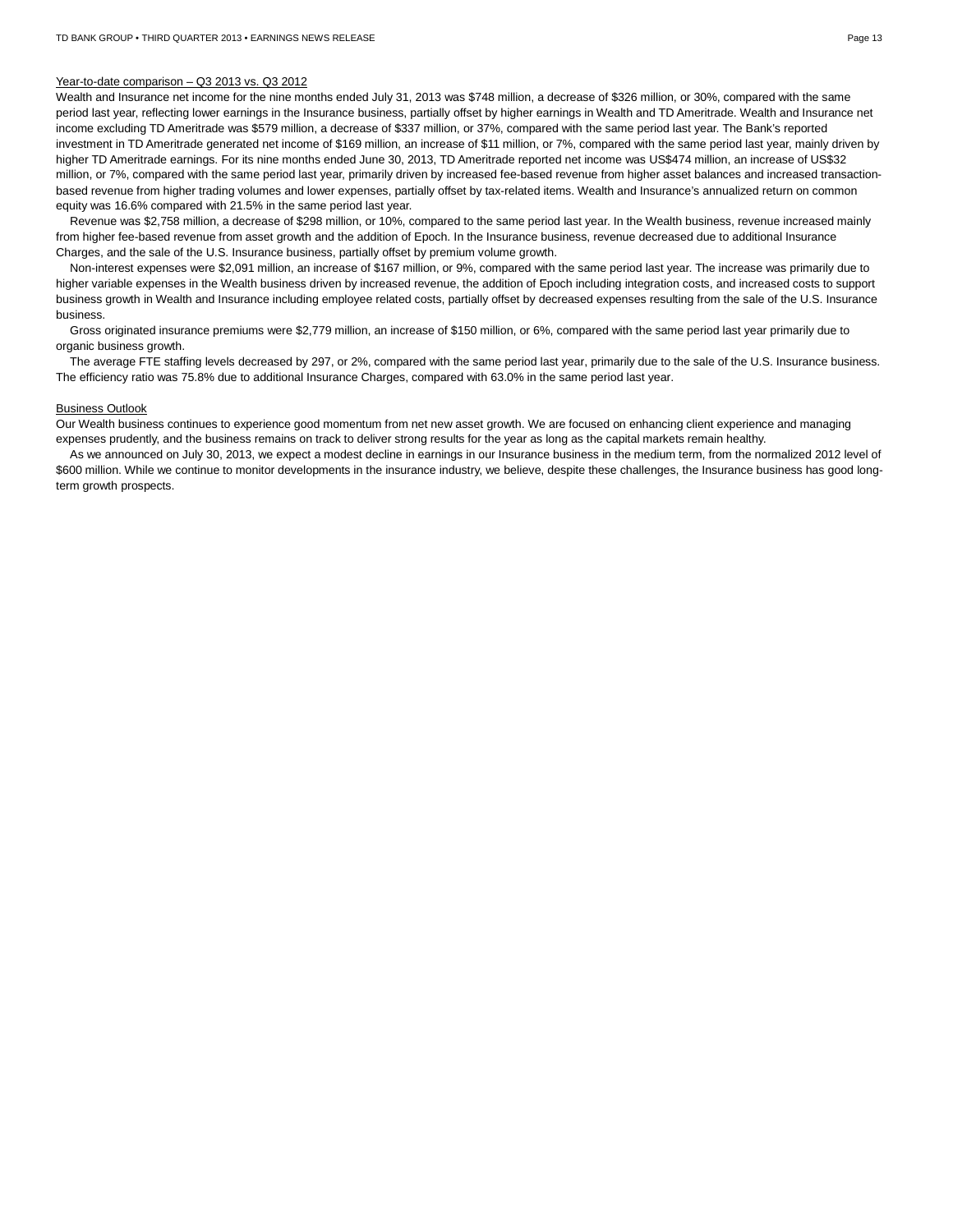#### **TABLE 9: U.S. PERSONAL AND COMMERCIAL BANKING**

(millions of dollars, except as noted) *For the three months ended*

|                                                     | Canadian dollars |         |               |          |               |         |      |         |               |          |               | U.S. dollars |   |
|-----------------------------------------------------|------------------|---------|---------------|----------|---------------|---------|------|---------|---------------|----------|---------------|--------------|---|
|                                                     |                  | July 31 |               | April 30 |               | July 31 |      | July 31 |               | April 30 |               | July 31      |   |
|                                                     |                  | 2013    |               | 2013     |               | 2012    |      | 2013    |               | 2013     |               | 2012         |   |
| Net interest income                                 | \$               | 1,374   | \$            | 1,268    | \$            | 1,180   | \$   | 1,334   | \$            | 1,244    | \$            | 1,160        |   |
| Non-interest income                                 |                  | 593     |               | 470      |               | 346     |      | 575     |               | 463      |               | 340          |   |
| Total revenue                                       |                  | 1,967   |               | 1,738    |               | 1,526   |      | 1,909   |               | 1,707    |               | 1,500        |   |
| Provision for credit losses - loans                 |                  | 218     |               | 182      |               | 150     |      | 213     |               | 178      |               | 148          |   |
| Provision for (recovery of) credit losses – debt    |                  |         |               |          |               |         |      |         |               |          |               |              |   |
| securities classified as loans                      |                  | (11)    |               | 3        |               | 3       |      | (11)    |               | 3        |               | 3            |   |
| Provision for credit losses - acquired              |                  |         |               |          |               |         |      |         |               |          |               |              |   |
| credit-impaired loans <sup>1</sup>                  |                  | 16      |               | 12       |               | 22      |      | 15      |               | 12       |               | 22           |   |
| Provision for credit losses                         |                  | 223     |               | 197      |               | 175     |      | 217     |               | 193      |               | 173          |   |
| Non-interest expenses - reported                    |                  | 1,206   |               | 1,072    |               | 1,058   |      | 1,170   |               | 1,052    |               | 1,041        |   |
| Non-interest expenses - adjusted                    |                  | 1,206   |               | 1,072    |               | 930     |      | 1,170   |               | 1,052    |               | 915          |   |
| Net income - reported                               |                  | 445     | \$            | 398      | \$            | 284     | \$   | 432     |               | 392      | \$            | 279          |   |
| Adjustments for items of note <sup>2</sup>          |                  |         |               |          |               |         |      |         |               |          |               |              |   |
| Litigation reserve                                  |                  |         |               |          |               | 77      |      |         |               |          |               | 76           |   |
| Net income - adjusted                               | \$               | 445     | \$.           | 398      | \$            | 361     | \$   | 432     | \$.           | 392      | \$.           | 355          |   |
| Selected volumes and ratios                         |                  |         |               |          |               |         |      |         |               |          |               |              |   |
| Return on common equity - reported                  |                  | 9.1     | %             | 8.6      | $\frac{0}{0}$ | 6.4     | $\%$ | 9.1     | %             | 8.6      | %             | 6.4 %        |   |
| Return on common equity - adjusted                  |                  | 9.1     | %             | 8.6      | $\%$          | 8.1     | $\%$ | 9.1     | %             | 8.6      | $\%$          | 8.1          | % |
| Margin on average earning assets (TEB) <sup>3</sup> |                  | 3.80    | %             | 3.67     | %             | 3.59    | $\%$ | 3.80    | %             | 3.67     | $\%$          | 3.59         | % |
| Efficiency ratio - reported                         |                  | 61.3    | %             | 61.7     | %             | 69.3    | %    | 61.3    | $\frac{9}{6}$ | 61.7     | $\%$          | 69.3         | % |
| Efficiency ratio - adjusted                         |                  | 61.3    | $\frac{9}{6}$ | 61.7     | $\%$          | 60.9    | $\%$ | 61.3    | $\frac{9}{6}$ | 61.7     | $\frac{6}{6}$ | 60.9         | % |
| Number of U.S. retail stores                        |                  | 1,312   |               | 1,310    |               | 1,299   |      | 1,312   |               | 1,310    |               | 1,299        |   |
| Average number of full-time equivalent staff        |                  | 24,811  |               | 24,668   |               | 24,972  |      | 24,811  |               | 24,668   |               | 24,972       |   |

|                                                             |    |         |               |                  |               |         |               | For the nine months ended |   |
|-------------------------------------------------------------|----|---------|---------------|------------------|---------------|---------|---------------|---------------------------|---|
|                                                             |    |         |               | Canadian dollars |               |         |               | U.S. dollars              |   |
|                                                             |    | July 31 |               | July 31          |               | July 31 |               | July 31                   |   |
|                                                             |    | 2013    |               | 2012             |               | 2013    |               | 2012                      |   |
| Net interest income                                         | \$ | 3,744   | \$            | 3,515            | \$            | 3,688   | \$            | 3,479                     |   |
| Non-interest income                                         |    | 1,489   |               | 1,093            |               | 1,467   |               | 1,083                     |   |
| Total revenue                                               |    | 5,233   |               | 4,608            |               | 5,155   |               | 4,562                     |   |
| Provision for credit losses - loans                         |    | 551     |               | 421              |               | 542     |               | 417                       |   |
| Provision for (recovery of) credit losses – debt securities |    |         |               |                  |               |         |               |                           |   |
| classified as loans                                         |    | (5)     |               | 9                |               | (5)     |               | 9                         |   |
| Provision for credit losses - acquired                      |    |         |               |                  |               |         |               |                           |   |
| credit-impaired loans <sup>1</sup>                          |    | 50      |               | 95               |               | 50      |               | 95                        |   |
| Provision for credit losses                                 |    | 596     |               | 525              |               | 587     |               | 521                       |   |
| Non-interest expenses - reported                            |    | 3,271   |               | 3,196            |               | 3,223   |               | 3,166                     |   |
| Non-interest expenses - adjusted                            |    | 3,174   |               | 2,772            |               | 3,125   |               | 2,744                     |   |
| Net income - reported                                       | S  | 1,158   | \$            | 812              | S             | 1,140   | \$            | 802                       |   |
| Adjustments for items of note <sup>2</sup>                  |    |         |               |                  |               |         |               |                           |   |
| Integration charges and direct transaction                  |    |         |               |                  |               |         |               |                           |   |
| costs relating to U.S. Personal and                         |    |         |               |                  |               |         |               |                           |   |
| <b>Commercial Banking acquisitions</b>                      |    |         |               | 9                |               |         |               | 9                         |   |
| Litigation reserve                                          |    | 70      |               | 248              |               | 71      |               | 247                       |   |
| Net income - adjusted                                       | \$ | 1,228   | \$            | 1,069            | \$            | 1,211   | \$            | 1,058                     |   |
| Selected volumes and ratios                                 |    |         |               |                  |               |         |               |                           |   |
| Return on common equity - reported                          |    | 8.3     | $\%$          | 6.1              | $\frac{0}{0}$ | 8.3     | %             | 6.1                       | % |
| Return on common equity - adjusted                          |    | 8.8     | %             | 8.1              | %             | 8.8     | %             | 8.1                       | % |
| Margin on average earning assets (TEB) <sup>3</sup>         |    | 3.58    | $\%$          | 3.65             | $\%$          | 3.58    | %             | 3.65 %                    |   |
| Efficiency ratio - reported                                 |    | 62.5    | $\frac{9}{6}$ | 69.4             | $\frac{0}{0}$ | 62.5    | $\frac{9}{6}$ | 69.4 %                    |   |
| Efficiency ratio - adjusted                                 |    | 60.7    | $\%$          | 60.2             | $\%$          | 60.7    | $\frac{9}{6}$ | 60.2 %                    |   |
| Number of U.S. retail stores                                |    | 1,312   |               | 1,299            |               | 1,312   |               | 1,299                     |   |
| Average number of full-time equivalent staff                |    | 24,896  |               | 24,934           |               | 24,896  |               | 24,934                    |   |

<sup>1</sup> Includes all Federal Deposit Insurance Corporation (FDIC) covered loans and other acquired credit-impaired loans.

<sup>2</sup> For explanations of items of note, see the "Non-GAAP Financial Measures − Reconciliation of Adjusted to Reported Net Income" table in the "How We Performed" section of this document.

 $3$  Margin on average earning assets excludes the impact related to the TD Ameritrade insured deposit accounts (IDA).

## Quarterly comparison – Q3 2013 vs. Q3 2012

U.S. Personal and Commercial Banking reported and adjusted net income, in Canadian dollar terms, for the quarter was \$445 million, an increase of \$161 million, or 57%, on a reported basis, and an increase of \$84 million, or 23%, on an adjusted basis, compared with the third quarter last year. In U.S. dollar terms, reported and adjusted net income for the quarter was US\$432 million, an increase of US\$153 million, or 55%, on a reported basis, and an increase of US\$77 million, or 22%, on an adjusted basis compared with the third quarter last year. Results include the Bank's share of Target credit card earnings subsequent to the acquisition of approximately US\$5.6 billion of credit card receivables in the second quarter of this year. Revenue and expenses related to Target are reported on a gross basis on the income statement and non-interest expenses include the Bank's expenses related to the business, and amounts due to Target under the credit card program agreement. The increase in earnings was primarily due to strong loan growth, higher gains on sales of securities, including the sale of a portion of the non-agency collateralized mortgage obligations (CMO) portfolio, and a reduction in litigation expenses, partially offset by lower margins. The reported and adjusted annualized return on common equity for the quarter was 9.1%, compared with 6.4% on a reported basis and 8.1% on an adjusted basis in the third quarter last year.

U.S. Personal and Commercial Banking revenue is derived from personal banking, business banking, investments, auto lending, and credit cards. In U.S. dollar terms, revenue for the quarter was US\$1,909 million, an increase of US\$409 million, or 27%, compared with the third quarter last year primarily due to the inclusion of revenue from the Target asset acquisition, strong organic loan and deposit growth and higher gains on sales of securities, partially offset by lower margins and acquired loan accretion. Gains on sales of securities and debt securities classified as loans were US\$118 million for the quarter, an increase of US\$95 million compared to the third quarter last year. Excluding Target, average loans increased US\$11 billion, or 12%, compared with the third quarter last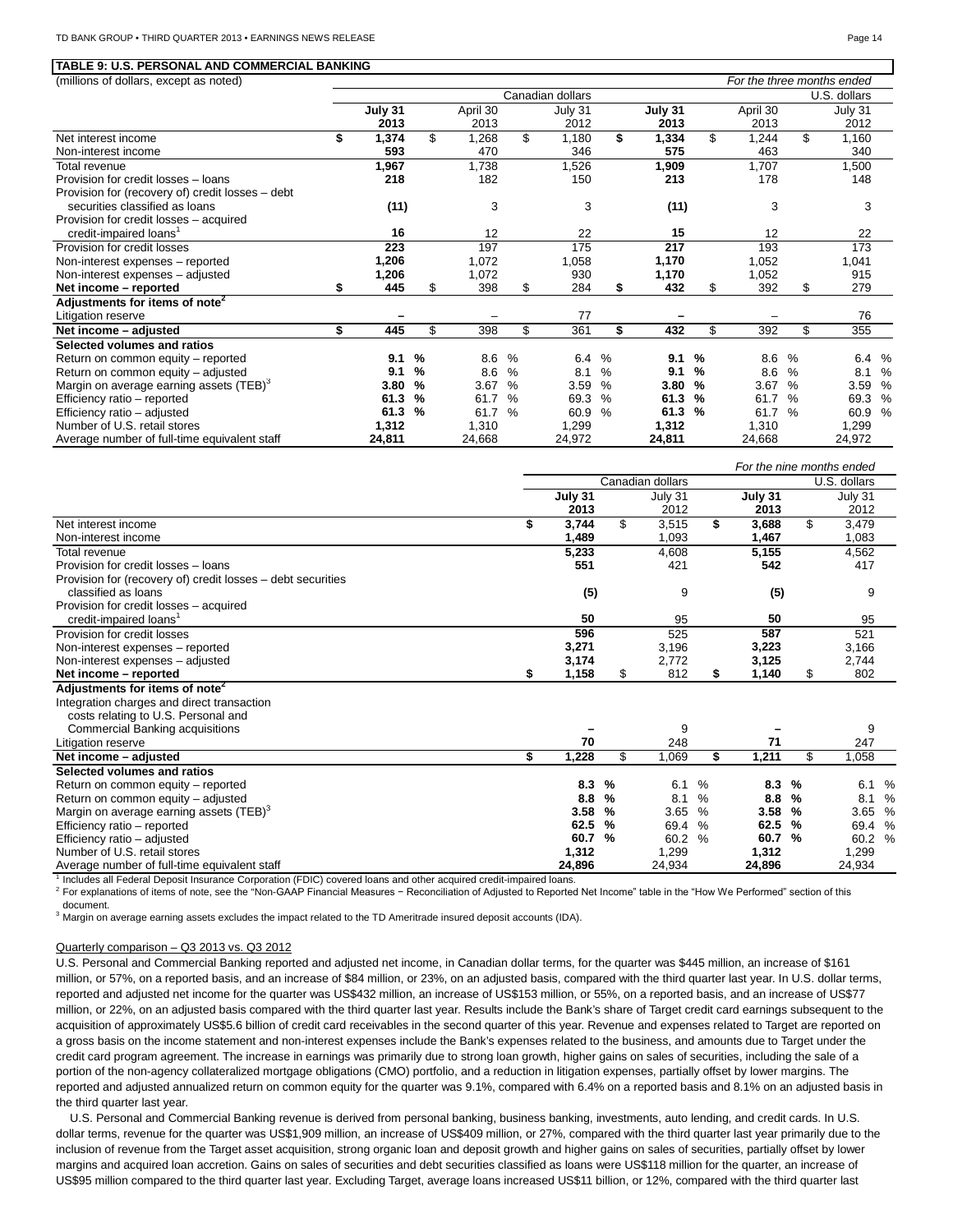year, with an 18% increase in personal loans and a 7% increase in business loans. Average deposits increased US\$18 billion, or 11%, compared with the third quarter last year driven by 9% growth in personal deposit volume, 5% growth in business deposit volume, and 18% growth in TD Ameritrade deposit volume. Margin on average earning assets was 3.80%, a 21 bps increase compared with the third quarter last year due to the impact of a full quarter of Target, partially offset by core margin compression.

PCL for the quarter was US\$217 million, an increase of US\$44 million, or 25%, compared with the third quarter last year. Personal banking PCL was US\$204 million, an increase of US\$100 million, or 96%, compared with the third quarter last year primarily due to Target-related PCL and increased provisions in auto loans. Business banking PCL was US\$24 million, a decrease of US\$42 million, or 64%, compared with the third quarter last year primarily due to improved credit quality. Annualized PCL as a percentage of credit volume for loans excluding debt securities classified as loans was 0.88%, an increase of 10 bps, compared with the third quarter last year reflecting the addition of Target-related PCL. Net impaired loans, excluding acquired credit-impaired loans and debt securities classified as loans, as a percentage of total loans were 1.3%, flat compared with July 31, 2012. Net impaired debt securities classified as loans were US\$1,033 million, a decrease of US\$264 million, or 20%, compared with the third quarter last year, primarily resulting from sales and the continued runoff of these securities.

Reported non-interest expenses for the quarter were US\$1,170 million, an increase of US\$129 million, or 12%, compared with the third quarter last year primarily due to increased expenses related to Target and investments in growth initiatives, offset by lower litigation expenses and productivity gains. Adjusted non-interest expenses for the quarter were US\$1,170 million, an increase of US\$255 million, or 28%, compared with the third quarter last year primarily due to increased expenses related to Target and investments in growth initiatives, partially offset by productivity gains.

The average FTE staffing levels decreased by 161, as planned declines in the store network and TD Auto Finance U.S. were partially offset by increases related to investments in growth initiatives. The reported efficiency ratio for the quarter improved to 61.3%, compared with 69.3% in the third quarter last year, while the adjusted efficiency ratio was 61.3%, or relatively flat, compared with 60.9% in the third quarter last year.

# Quarterly comparison – Q3 2013 vs. Q2 2013

U.S. Personal and Commercial Banking reported and adjusted net income, in Canadian dollar terms, for the quarter increased \$47 million, or 12%, compared with the prior quarter. In U.S. dollar terms, reported and adjusted net income for the quarter increased US\$40 million, or 10%, compared with the prior quarter. The annualized return on common equity for the quarter was 9.1%, compared with 8.6% in the prior quarter.

In U.S. dollar terms, revenue for the quarter increased US\$202 million, or 12%, compared with the prior quarter primarily due to the full quarter impact of the Target acquisition, strong organic loan and deposit growth, and higher gains on sales of securities, including the sale of a portion of the non-agency CMO portfolio, partially offset by lower margins. Gains on sales of securities and debt securities classified as loans increased US\$38 million compared to the prior quarter. Excluding Target, average loans increased US\$2 billion, or 2%, compared with the prior quarter, with a 3% increase in personal loans and a 2% increase in business loans. Average deposits increased US\$5 billion, or 3%, compared with the prior quarter. Margin on average earning assets increased by 13 bps to 3.80%, compared with the prior quarter due to the impact of a full quarter of Target, partially offset by core margin compression.

Total PCL for the quarter increased US\$24 million, or 12%, compared with the prior quarter. Personal banking PCL increased US\$58 million, or 40%, from the prior quarter primarily due to the full quarter impact of the Target acquisition and increased provisions in auto loans. Business banking PCL decreased US\$20 million, or 45%, primarily due to improved credit quality. Annualized PCL as a percentage of credit volume for loans excluding debt securities classified as loans was 0.88%, an increase of 13 bps, compared with the prior quarter. Net impaired loans, excluding acquired credit-impaired loans and debt securities classified as loans, as a percentage of total loans were 1.3%, compared with 1.2% as at April 30, 2013. Net impaired debt securities classified as loans were US\$1,033 million, a decrease of US\$219 million, or 17%, compared with the prior quarter, primarily resulting from sales and continued runoff of these securities.

Reported and adjusted non-interest expenses for the quarter increased US\$118 million, or 11%, compared with the prior quarter primarily due to increased expenses related to a full quarter of Target expenses and the timing of planned initiatives.

The average FTE staffing levels increased by 143 compared with the prior quarter due primarily to seasonal increases, and investments in growth initiatives, partially offset by planned declines in the store network and TD Auto Finance U.S. The reported and adjusted efficiency ratio for the quarter was 61.3%, or relatively flat, compared with 61.7% in the prior quarter.

## Year-to-date comparison – Q3 2013 vs. Q3 2012

U.S. Personal and Commercial Banking net income, in Canadian dollar terms, for the nine months ended July 31, 2013 was \$1,158 million on a reported basis, an increase of \$346 million, or 43%, and \$1,228 million on an adjusted basis, an increase of \$159 million, or 15%, compared with the same period last year. In U.S. dollar terms, reported net income was US\$1,140 million, an increase of US\$338 million, or 42%, and adjusted net income was US\$1,211 million, an increase of US\$153 million, or 14%. The increase in earnings was driven by loan growth, higher gains on sales of securities, and a reduction in litigation expenses, which more than offset the lower margins. The reported and adjusted annualized return on common equity were 8.3% and 8.8%, respectively, compared with 6.1% and 8.1%, respectively, in the same period last year.

In U.S. dollar terms, revenue was US\$5,155 million, an increase of US\$593 million, or 13%, compared with the same period last year primarily due to strong organic loan and deposit growth, gains on sales of securities, and the inclusion of the Target acquisition, partially offset by lower net interest margins. Gains on sales of securities and debt securities classified as loans were US\$280 million year to date, an increase of US\$172 million over the same period last year. Excluding Target, average loans increased US\$12 billion, or 14%, compared with the same period last year, with a 21% increase in personal loans and a 10% increase in business loans. Average deposits increased US\$16 billion, or 10%, compared with the same period last year driven by 9% growth in personal deposit volume, 5% growth in business deposit volume and 14% growth in TD Ameritrade deposit volume. Margin on average earning assets decreased by 7 bps to 3.58%, compared with the same period last year primarily due to continued pressure on margins and the impact of security sales, partially offset by the impact of Target.

Total PCL was US\$587 million, an increase of US\$66 million, or 13%, compared with the same period last year. Personal banking PCL was US\$462 million, an increase of US\$199 million, or 76%, from the same period last year due primarily to provisions for credit card loans acquired from Target and increased provisions in auto loans. Business banking PCL was US\$130 million, a decrease of US\$119 million, or 48%, from the same period last year reflecting improved credit quality in commercial loans. Annualized PCL as a percentage of credit volume for loans excluding debt securities classified as loans was 0.76%, a decrease of 6 bps, compared with the same period last year.

Reported non-interest expenses were US\$3,223 million, an increase of US\$57 million, or 2%, compared with the same period last year. Adjusted non-interest expenses were US\$3,125 million, an increase of US\$381 million, or 14%, compared with the same period last year due primarily to increased expenses related to the Target asset acquisition, new stores and other planned initiatives.

The average FTE staffing levels decreased by 38 reflecting planned declines in the store network and TD Auto Finance U.S. The reported efficiency ratio improved to 62.5%, compared with 69.4% in the same period last year, while the adjusted efficiency ratio worsened to 60.7%, compared with 60.2% in the same period last year.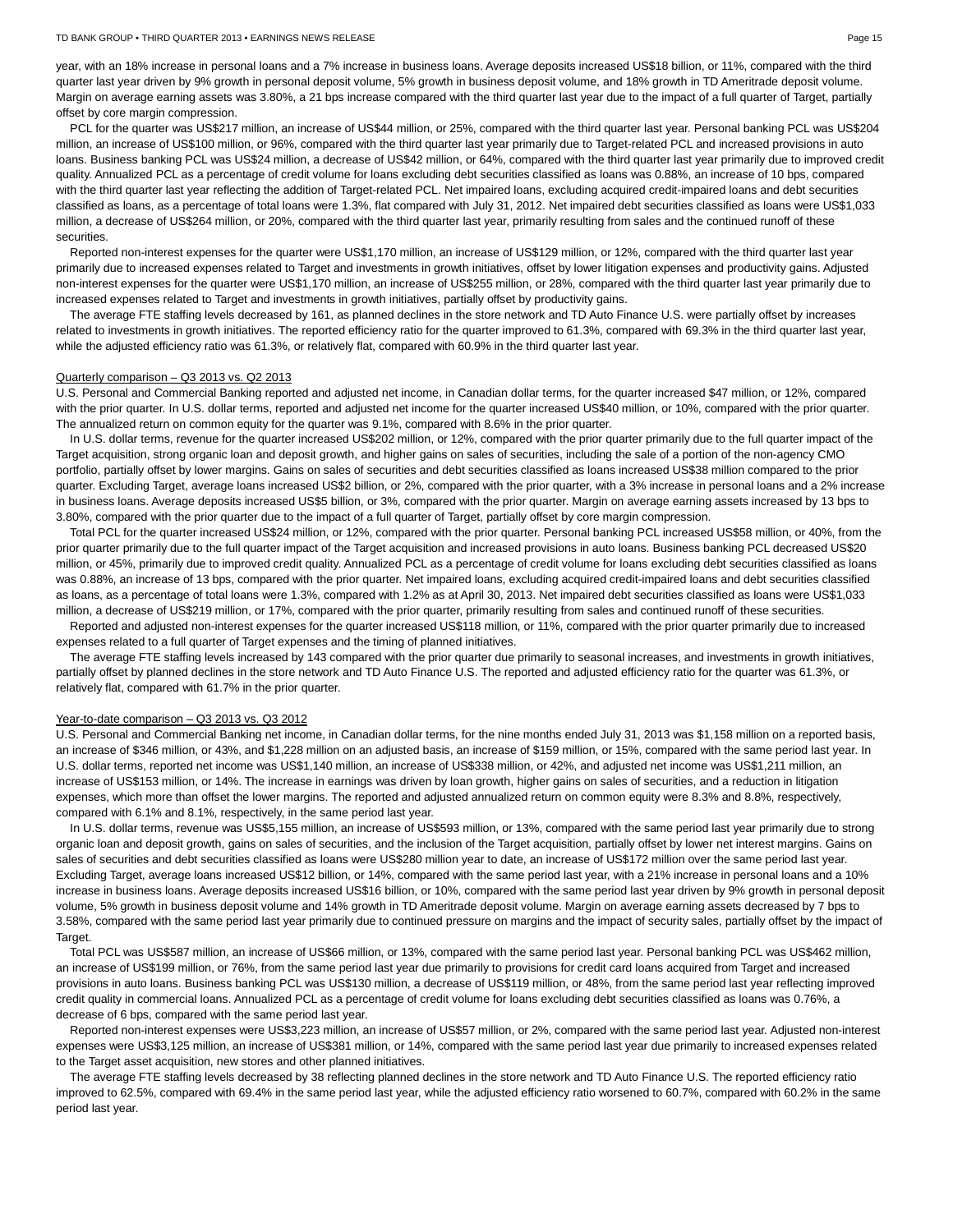#### Business Outlook

We will continue to build on our strength of industry-leading convenience banking, providing superior customer service through efficient, local decision-making and evolving the product offering to our customers, which should contribute to continued good growth in loans and deposits. Given the elevated levels of gains on sales of securities and debt securities classified as loans taken in the current quarter and reduced unrealized gains in the portfolio as a result of higher interest rates, next quarter we expect lower securities gains than the range we previously targeted of \$60-\$80 million per quarter. We expect our margins, excluding Target and accretion fluctuation, to stabilize and improve from current levels as the increase in long term rates helps improve our asset yields. Improvements in the U.S. housing market and overall U.S. economy have led to more benign credit conditions compared to prior years which we believe will continue in the foreseeable future. There continue to be a number of regulatory and legislative developments (including the Durbin Amendment) that we are monitoring and which may have implications for us. Finally, excluding any costs added by acquisitions, the rate of organic expense growth in U.S. dollar terms is expected to be lower than last year due to productivity improvements.

# **TABLE 10: WHOLESALE BANKING**

| (millions of Canadian dollars, except as noted)         | For the three months ended |         |    |          |   |         | For the nine months ended |         |     |         |  |  |  |
|---------------------------------------------------------|----------------------------|---------|----|----------|---|---------|---------------------------|---------|-----|---------|--|--|--|
|                                                         |                            | July 31 |    | April 30 |   | July 31 |                           | July 31 |     | July 31 |  |  |  |
|                                                         |                            | 2013    |    | 2013     |   | 2012    |                           | 2013    |     | 2012    |  |  |  |
| Net interest income (TEB)                               |                            | 505     |    | 485      |   | 447     |                           | .473    |     | ,324    |  |  |  |
| Non-interest income                                     |                            | 58      |    | 158      |   | 191     |                           | 332     |     | 605     |  |  |  |
| Total revenue                                           |                            | 563     |    | 643      |   | 638     |                           | 1,805   |     | 1,929   |  |  |  |
| Provision for credit losses                             |                            | 23      |    | 3        |   | 21      |                           | 21      |     | 39      |  |  |  |
| Non-interest expenses                                   |                            | 351     |    | 375      |   | 406     |                           | 1.119   |     | .196    |  |  |  |
| Net income                                              |                            | 147     | J. | 220      |   | 180     |                           | 526     |     | 571     |  |  |  |
| Selected volumes and ratios                             |                            |         |    |          |   |         |                           |         |     |         |  |  |  |
| Trading-related revenue                                 |                            | 284     | S  | 353      | S | 360     | S                         | 928     | \$. | 1,018   |  |  |  |
| Risk-weighted assets (billions of dollars) <sup>1</sup> |                            | 46      |    | 49       |   | 48      |                           | 46      |     | 48      |  |  |  |
| Return on common equity                                 |                            | 14.3    | %  | 20.9 %   |   | 16.7 %  |                           | 16.7 %  |     | 18.3 %  |  |  |  |
| Efficiency ratio                                        |                            | 62.3    | %  | 58.3 %   |   | 63.6 %  |                           | 62.0 %  |     | 62.0 %  |  |  |  |
| Average number of full-time equivalent staff            |                            | 3,592   |    | 3.549    |   | 3.588   |                           | 3.537   |     | 3,555   |  |  |  |

 $^1$  Effective the first quarter of 2013, amounts are calculated in accordance with the Basel III regulatory framework, excluding Credit Valuation Adjustment (CVA) capital in accordance with OSFI guidance and are presented based on the "all-in" methodology. In 2012, amounts were calculated in accordance with the Basel II regulatory framework inclusive of Market Risk Amendments.

#### Quarterly comparison – Q3 2013 vs. Q3 2012

Wholesale Banking net income for the quarter was \$147 million, a decrease of \$33 million, or 18%, compared with the third quarter last year. The decrease in earnings was primarily due to lower trading-related revenue, partially offset by lower non-interest expenses. The annualized return on common equity for the quarter was 14.3%, compared with 16.7% in the third quarter last year.

Wholesale Banking revenue is derived primarily from capital markets services and corporate lending. The capital markets businesses generate revenue from advisory, underwriting, trading, facilitation, and trade execution services. Revenue for the quarter was \$563 million, a decrease of \$75 million, or 12%, compared with the third quarter last year. The decrease in revenue was primarily due to lower fixed income and credit trading and lower equity trading as the third quarter last year included gains recognized on trading positions that were previously considered impaired. This decrease was partially offset by higher loan fees compared with the third quarter last year.

PCL for the quarter was \$23 million, an increase of \$2 million, compared with the third quarter last year. PCL in the current quarter consisted of the accrual cost of credit protection and a specific credit provision in the corporate lending and investment portfolio.

Non-interest expenses for the quarter were \$351 million, a decrease of \$55 million, or 14%, compared with the third quarter last year due to lower variable compensation commensurate with revenue mix and lower legal provisions.

Risk-weighted assets were \$46 billion as at July 31, 2013, a decrease of \$2 billion, or 4% compared with July 31, 2012. The decrease was primarily related to the reduction in exposures, partially offset by the implementation of the Basel III regulatory framework.

#### Quarterly comparison – Q3 2013 vs. Q2 2013

Wholesale Banking net income for the quarter decreased by \$73 million, or 33%, compared with the prior quarter. The decrease was largely due to lower trading-related revenue, decreased gains in the investment portfolio and higher PCL, partially offset by lower non-interest expenses. The annualized return on common equity for the quarter was 14.3%, compared with 20.9% in the prior quarter.

Revenue for the quarter decreased \$80 million, or 12%, primarily due to lower trading revenue in fixed income, currency and credit and lower gains in the investment portfolio. Fixed Income, currency and credit trading were lower due to reduced client flows. This was partially offset by higher loan fees and credit originations.

PCL for the quarter was \$23 million, an increase of \$20 million, compared with the prior quarter. PCL in the current quarter consisted of the accrual cost of credit protection and specific credit provision in the corporate lending and investment portfolio. PCL in the prior quarter primarily reflected the accrual cost of credit protection.

Non-interest expenses for the quarter decreased by \$24 million, or 6%, compared with the prior quarter, due to lower variable compensation commensurate with revenue.

Risk-weighted assets as at July 31, 2013 decreased \$3 billion, or 6%, compared with April 30, 2013. The decrease was primarily related to the reduction in exposures.

## Year-to-date comparison – Q3 2013 vs. Q3 2012

Wholesale Banking net income for the nine months ended July 31, 2013 was \$526 million, a decrease of \$45 million, or 8%, compared with the same period last year. The decrease was primarily due to lower revenue and a higher effective tax rate, partially offset by lower non-interest expenses and PCL. The annualized return on common equity was 16.7%, compared to 18.3% in the same period last year.

Revenue was \$1,805 million, a decrease of \$124 million, or 6%, compared with the same period last year. The decrease was largely attributable to lower fixed income, and credit trading due to reduced capital markets activity. Equity trading was lower compared to the prior year, which included gains recognized on trading positions that were previously considered impaired. Investment Banking revenue was lower primarily due to reduced mergers and acquisitions (M&A) and underwriting fees, partially offset by higher credit origination.

PCL was \$21 million, a decrease of \$18 million, or 46%, compared with the same period last year primarily due to recoveries in the corporate lending portfolio in the current year.

Non-interest expenses were \$1,119 million, a decrease of \$77 million, or 6%, compared with the same period last year largely due to reduced variable compensation commensurate with reduced revenue and lower operating expenses.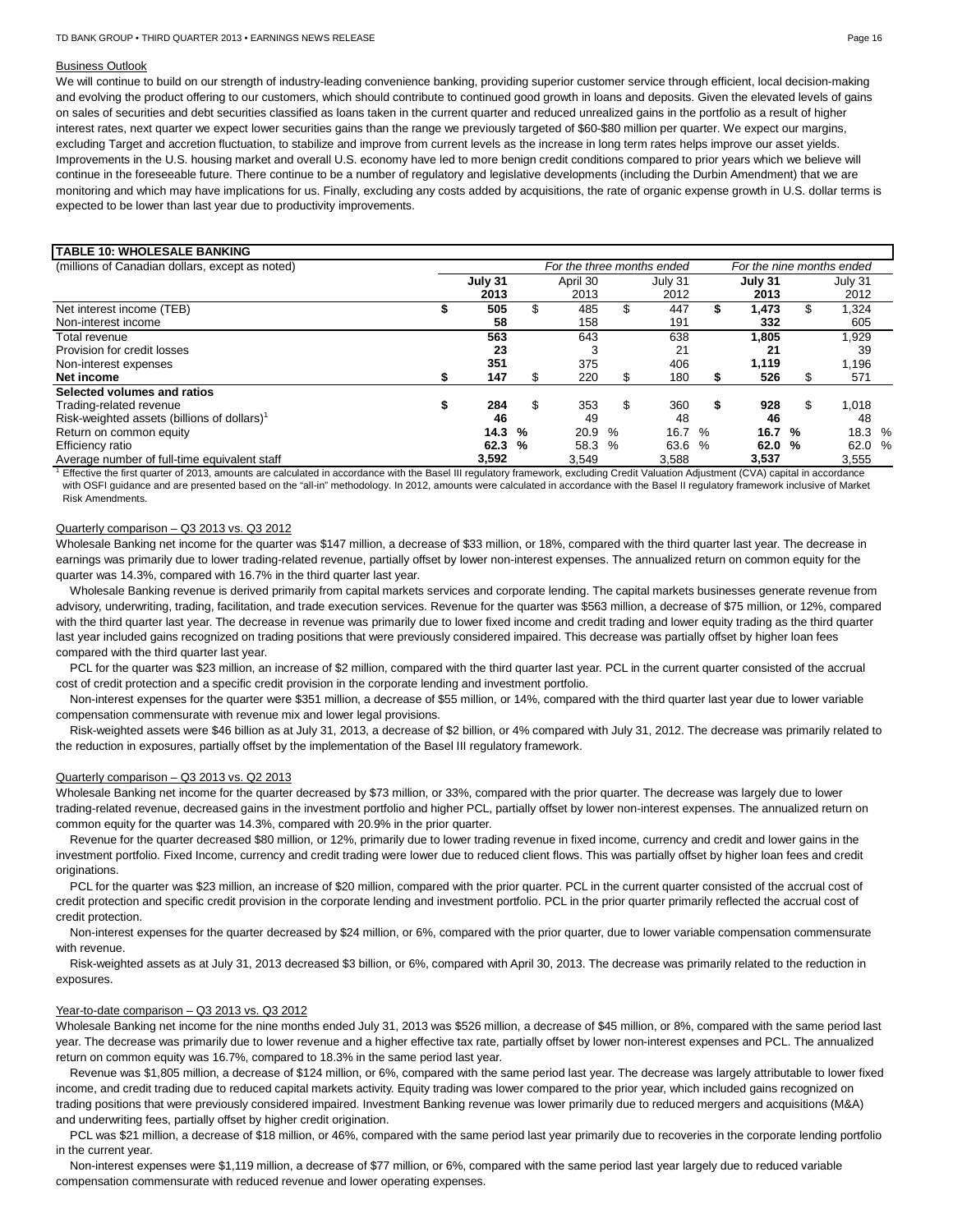## Business Outlook

We are encouraged by the gradual improvement in capital markets and the economy, but a combination of fiscal challenges in Europe and the U.S., slower commodity markets and the impact of regulatory reform will affect trading conditions in the medium term. The recent Federal Reserve announcement in regards to the central bank's bond buying program has created volatility in the markets. The instability in the macro-economic environment impacts overall corporate and investor activities; however, we expect that our strong franchise businesses will continue to deliver solid results. We continue to stay focused on serving our clients, being a valued counterparty, growing our franchise, managing our risks and reducing expenses for the remainder of 2013.

| For the three months ended |            |         | For the nine months ended |                            |
|----------------------------|------------|---------|---------------------------|----------------------------|
| July 31                    | April 30   | July 31 | July 31                   | July 31                    |
| 2013                       | 2013       | 2012    | 2013                      | 2012                       |
| $(45)$ \$                  | $(106)$ \$ | 15      | (132) \$                  | (81)                       |
|                            |            |         |                           |                            |
| 59                         | 58         | 59      | 173                       | 178                        |
|                            |            |         |                           |                            |
| (70)                       | 22         |         | (72)                      | 54                         |
|                            |            |         |                           |                            |
|                            |            | (2)     |                           |                            |
|                            |            |         |                           |                            |
|                            |            | 6       |                           | 14                         |
|                            |            | (30)    |                           | (120)                      |
|                            |            | (18)    |                           | (18)                       |
| 48                         |            |         | 48                        |                            |
| 37                         | 80         | 15      | 149                       | 108                        |
| $(8)$ \$                   | $(26)$ \$  | 30      | 17S                       | 27                         |
|                            |            |         |                           |                            |
| $(118)$ \$                 | $(116)$ \$ |         | $(368)$ \$                | (242)                      |
| 84                         | 64         | 59      | 307                       | 191                        |
| 26                         | 26         | 26      | 78                        | 78                         |
| $(8)$ \$                   | $(26)$ \$  | 30      | 17S                       | 27                         |
|                            |            |         |                           | S<br>\$<br>$(55)$ \$<br>S. |

For explanations of items of note, see the "Non-GAAP Financial Measures – Reconciliation of Adjusted to Reported Net Income" table in the "How We Performed" section of this document.

<sup>2</sup> Beginning in 2013, the change in the "reduction of allowance for incurred but not identified credit losses" in the normal course of business relating to Canadian Personal and Commercial Banking and Wholesale Banking will be included in Corporate segment adjusted net income and will no longer be recorded as an item of note.

#### Quarterly comparison – Q3 2013 vs. Q3 2012

Corporate segment's reported net loss for the quarter was \$45 million, compared with a reported net income of \$15 million in the third quarter last year. Adjusted net loss was \$8 million, compared with an adjusted net income of \$30 million in the third quarter last year. The loss was due to higher net corporate expenses driven by increased pension and strategic initiative costs, partially offset by favourable Other items. The increased income from Other items was largely due to the reduction of allowance for incurred but not identified credit losses relating to the Canadian loan portfolio.

# Quarterly comparison – Q3 2013 vs. Q2 2013

Corporate segment's reported net loss for the quarter was \$45 million, compared with a reported net loss of \$106 million in the prior quarter. Adjusted net loss was \$8 million, compared with an adjusted net loss of \$26 million in the prior quarter. The lower loss was due to favourable Other items including higher gains in treasury and other hedging activities, partially offset by unfavourable tax items.

# Year-to-date comparison – Q3 2013 vs. Q3 2012

Corporate segment's reported net loss for the nine months ended July 31, 2013 was \$132 million, compared with a reported net loss of \$81 million in the same period last year. Adjusted net income for the nine months ended July 31, 2013 was \$17 million, compared to \$27 million in the same period last year. The decline was largely due to higher net corporate expenses, driven by increased pension and strategic initiative costs which was largely offset by the reduction of allowance for incurred but not identified credit losses relating to the Canadian loan portfolio and positive tax results.

#### Business Outlook

In line with historical seasonality, we expect Corporate segment expenses to be somewhat elevated in the fourth quarter of this year as compared to the current quarter.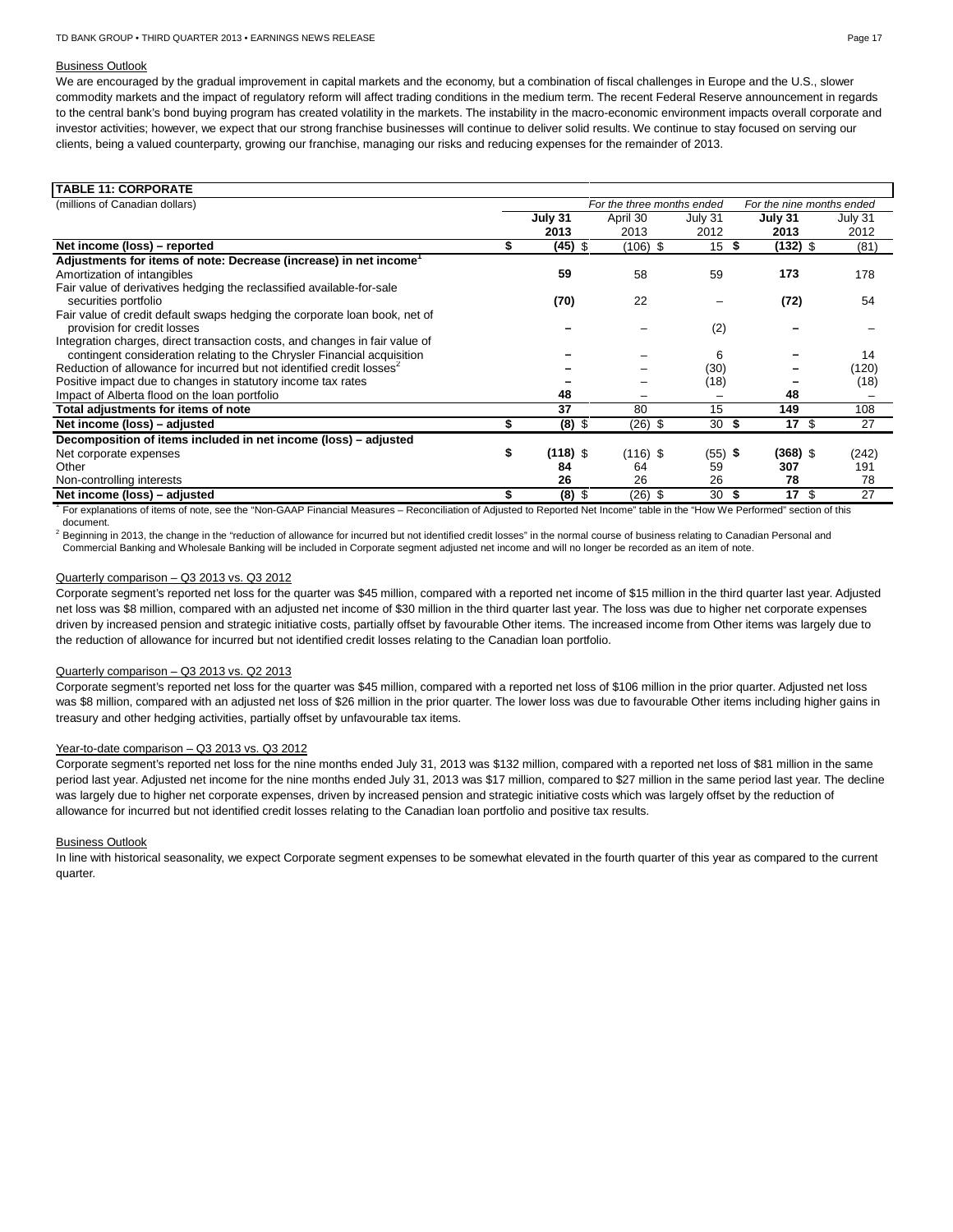# **SHAREHOLDER AND INVESTOR INFORMATION**

# **Shareholder Services**

| If you:                                                                                                                                              | And your inquiry relates to:                                                                                                                                                                                                                                                                                 | Please contact:                                                                                                                                                                                                                                                                                                                                                                          |
|------------------------------------------------------------------------------------------------------------------------------------------------------|--------------------------------------------------------------------------------------------------------------------------------------------------------------------------------------------------------------------------------------------------------------------------------------------------------------|------------------------------------------------------------------------------------------------------------------------------------------------------------------------------------------------------------------------------------------------------------------------------------------------------------------------------------------------------------------------------------------|
| Are a registered shareholder (your name<br>appears on your TD share certificate)                                                                     | Missing dividends, lost share certificates, estate questions,<br>address changes to the share register, dividend bank<br>account changes, the dividend reinvestment plan,<br>eliminating duplicate mailings of shareholder materials or<br>stopping (and resuming) receiving annual and quarterly<br>reports | <b>Transfer Agent:</b><br>CIBC Mellon Trust Company*<br>P.O. Box 700. Station B<br>Montreal, Quebec H3B 3K3<br>1-800-387-0825 (Canada and U.S. only)<br>or 416-682-3860<br>Facsimile: 1-888-249-6189<br>inquiries@canstockta.com or www.canstockta.com<br>*Canadian Stock Transfer Company Inc. acts as                                                                                  |
|                                                                                                                                                      |                                                                                                                                                                                                                                                                                                              | administrative agent for CIBC Mellon Trust Company                                                                                                                                                                                                                                                                                                                                       |
| Hold your TD shares through the<br><b>Direct Registration System</b><br>in the United States                                                         | Missing dividends, lost share certificates, estate questions,<br>address changes to the share register, eliminating<br>duplicate mailings of shareholder materials or stopping<br>(and resuming) receiving annual and quarterly reports                                                                      | <b>Co-Transfer Agent and Registrar</b><br>Computershare Shareowner Services LLC<br>P.O. Box 43006<br>Providence, Rhode Island 02940-3006<br>or<br>250 Royall Street<br>Canton, Massachusetts 02021<br>1-866-233-4836<br>TDD for hearing impaired: 1-800-231-5469<br>Shareholders outside of U.S.: 201-680-6578<br>TDD shareholders outside of U.S: 201-680-6610<br>www.computershare.com |
| Beneficially own TD shares that are held in the<br>name of an intermediary, such as a bank, a trust<br>company, a securities broker or other nominee | Your TD shares, including questions regarding the dividend<br>reinvestment plan and mailings of shareholder materials                                                                                                                                                                                        | Your intermediary                                                                                                                                                                                                                                                                                                                                                                        |
|                                                                                                                                                      |                                                                                                                                                                                                                                                                                                              |                                                                                                                                                                                                                                                                                                                                                                                          |

For all other shareholder inquiries, please contact TD Shareholder Relations at 416-944-6367 or 1-866-756-8936 or email to shinfo@td.com. Please note that by leaving us an e-mail or voicemail message you are providing your consent for us to forward your inquiry to the appropriate party for response.

#### General Information

Contact Corporate & Public Affairs: 416-982-8578

Products and services: Contact TD Canada Trust, 24 hours a day, seven days a week: 1-866-567-8888 French: 1-866-233-2323 Cantonese/Mandarin: 1-800-328-3698 Telephone device for the hearing impaired (TTY): 1-800-361-1180

Internet website: http://www.td.com Internet e-mail: [customer.service@td.com](mailto:customer.service@td.com)

# **Access to Quarterly Results Materials**

Interested investors, the media and others may view this third quarter earnings news release, results slides, supplementary financial information, and the Report to Shareholders on the TD website at [www.td.com/investor/.](http://www.td.com/investor/)